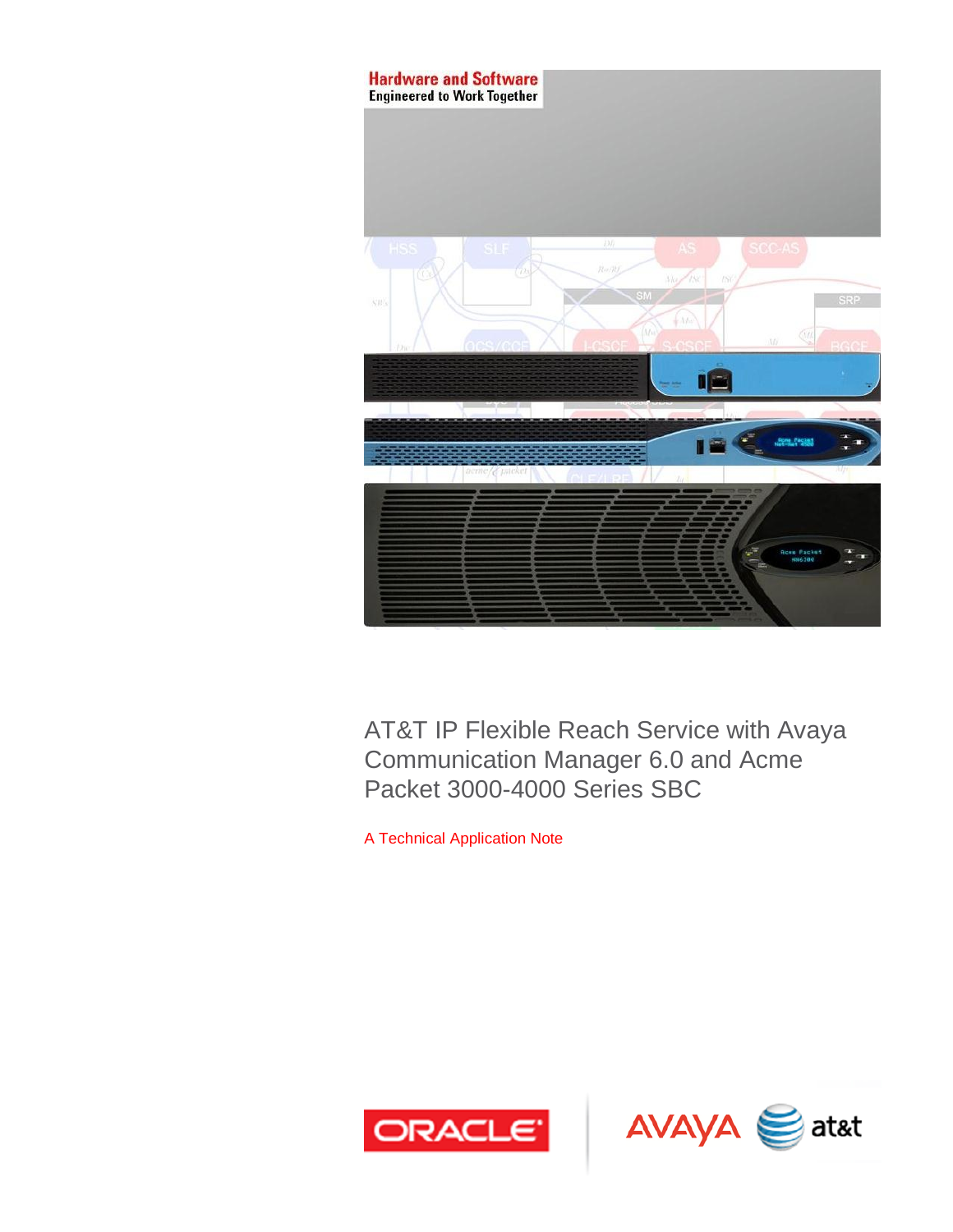#### **Disclaimer**

The following is intended to outline our general product direction. It is intended for information purposes only, and may not be incorporated into any contract. It is not a commitment to deliver any material, code, or functionality, and should not be relied upon in making purchasing decisions. The development, release, and timing of any features or functionality described for Oracle's products remains at the sole discretion of Oracle.

The content in this document is for informational purposes only and is subject to change by Oracle without notice. While reasonable efforts have been made in the preparation of this publication to assure its accuracy, Oracle assumes no liability resulting from technical or editorial errors or omissions, or for any damages resulting from the use of this information. Unless specifically included in a written agreement with Oracle, Oracle has no obligation to develop or deliver any future release or upgrade or any feature, enhancement or function.

**Emergency 911/E911 Services Limitations and** Restrictions - Although AT&T provides 911/E911 calling capabilities, AT&T does not warrant or represent that the equipment and software (e.g., IP PBX) reviewed in this customer configuration guide will properly operate with AT&T IP Flexible Reach to complete 911/E911 calls; therefore, it is Customer's responsibility to ensure proper operation with its equipment/software vendor.

While AT&T IP Flexible Reach services support E911/911 calling capabilities under certain Calling Plans, there are circumstances when that E911/911 service may not be available, as stated in the Service Guide for AT&T IP Flexible Reach found at [http://new.serviceguide.att.com.](http://new.serviceguide.att.com/)  Such circumstances include, but are not limited to, relocation of the end user's CPE, use of a non-native or virtual telephone number, failure in the broadband connection, loss of electrical power, and delays

that may occur in updating the Customer's location in the automatic location information database. Please review the AT&T IP Flexible Reach Service Guide in detail to understand the limitations and restrictions.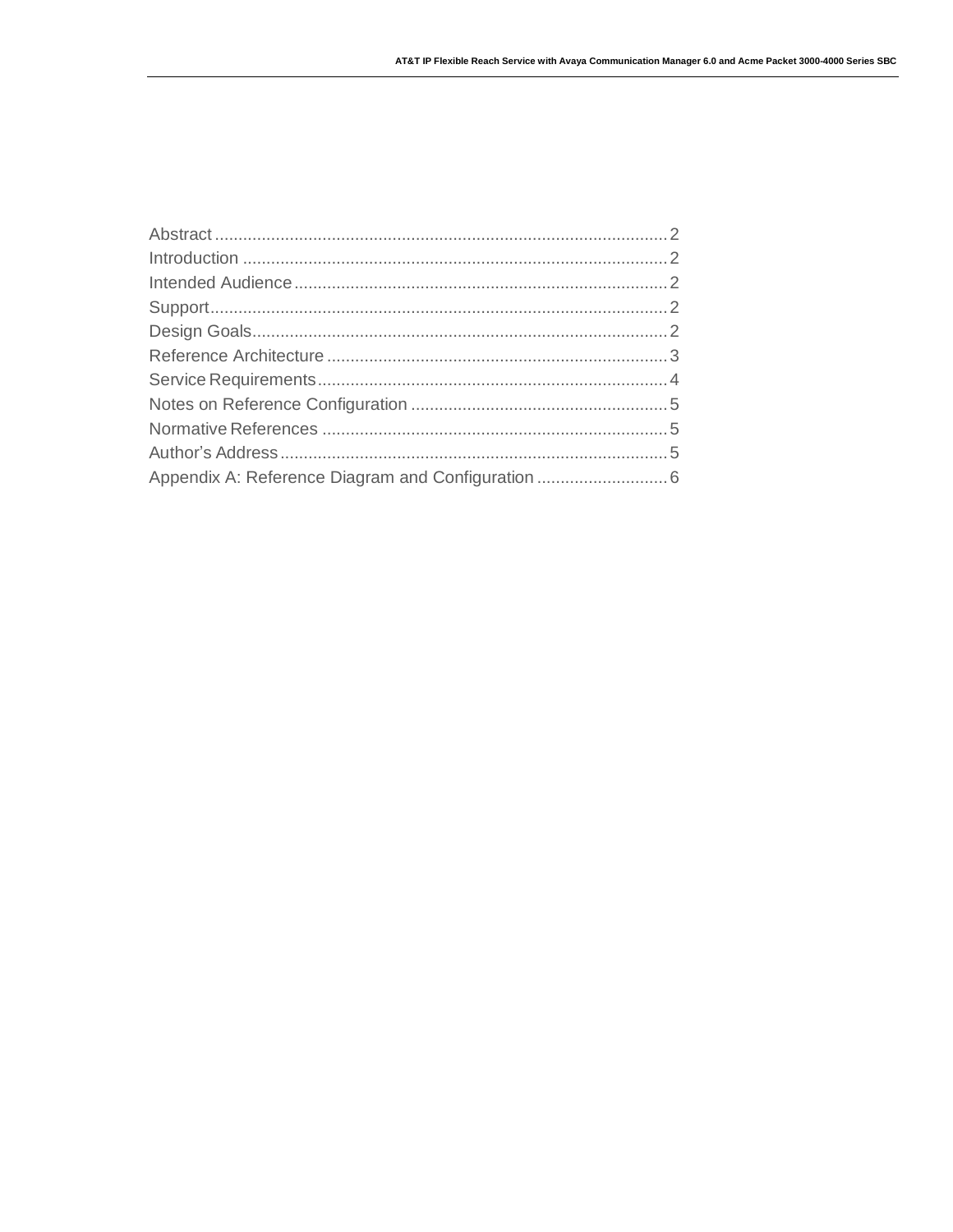### <span id="page-3-0"></span>Abstract

The technical application note defines a SIP configuration model suitable for Oracle's Acme Packet 3000-4000 series Session Border Controllers (SBCs) connecting Avaya Communications Manager 6.0 from a customer premise to AT&T's IP Flexible Reach service with MIS, PNT or AVPN transport. The reference configuration presented was tested in AT&T's labs.

### <span id="page-3-1"></span>Introduction

This Oracle technical application note outlines the recommended configuration for the Acme Packet 3000-4000 series Session Border Controllers, the industry leading Session Border Controllers, for connecting AT&T's IP Flexible Reach service to Avaya Communication Manager 6.0 customers. This document is applicable to Acme Packet OS-C versions 6.0 and higher.

## <span id="page-3-2"></span>Intended Audience

This document is intended for user by Oracle Systems Engineers, Oracle Enterprise Customers and Partners. It assumes that the reader is familiar with basic operations of the Oracle Communications Session Border Controller.

### <span id="page-3-3"></span>**Support**

\*\*The AT&T website is password protected. The ID and Password are provided to each customer when they place an order for IP Flexible Reach or IP Toll Free service.

## <span id="page-3-4"></span>Design Goals

The reference configuration represents the most common SIP to SIP deployment models. Originating SIP traffic and terminating to a SIP provider via the Oracle Communications Session Border Controller. The configuration also supports bi-directional call-flows via Local-Policy routes.

This document will annotate each configuration with information on its general applicability. The intent is to:

- Minimize SIP to SIP interoperability issue's by standardizing field configurations
- Provide guidelines for new users for the Oracle Communications Session Border Controller
- Provide a configuration template, base-lining the SIP to SIP configuration (with accompanying Diagram)
- Flexibility: how resilient the configuration is and how adaptable the configuration is when turning up new SIP to SIP networks.
- Performance: minimize the use of unnecessary configuration objects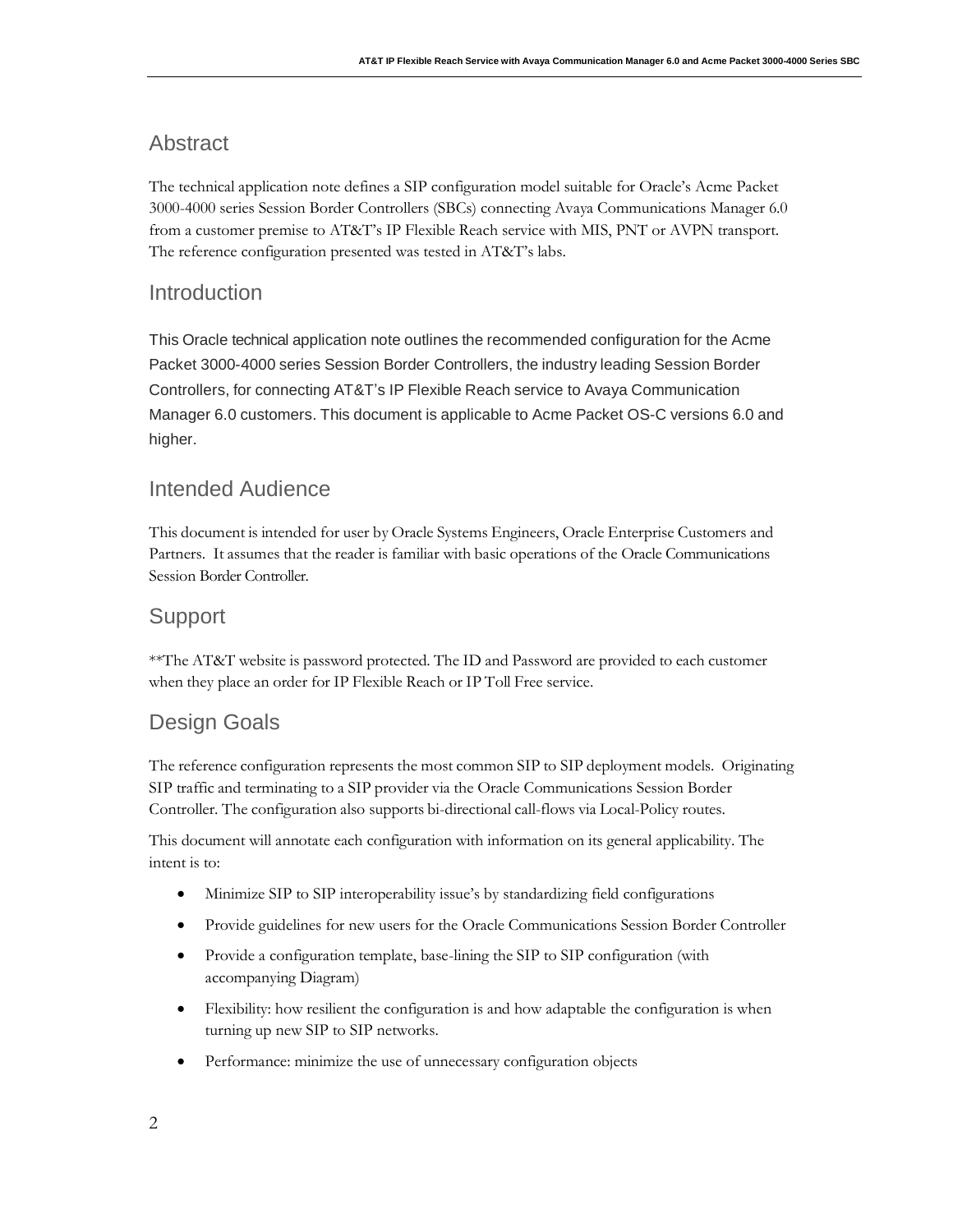## <span id="page-4-0"></span>Reference Architecture

This section includes a reference architecture diagram, where the Oracle Communications Session Border Controller is integrated as an Enterprise CPE Trunking Session Border Controller, performing SIP between Avaya Communication Manager 6.0 in the Enterprise and the AT&T Flexible Reach service.

The Avaya Communication Manager peers with the AT&T IP Flexible Reach service via the Oracle Communications Session Border Controller (as depicted below).

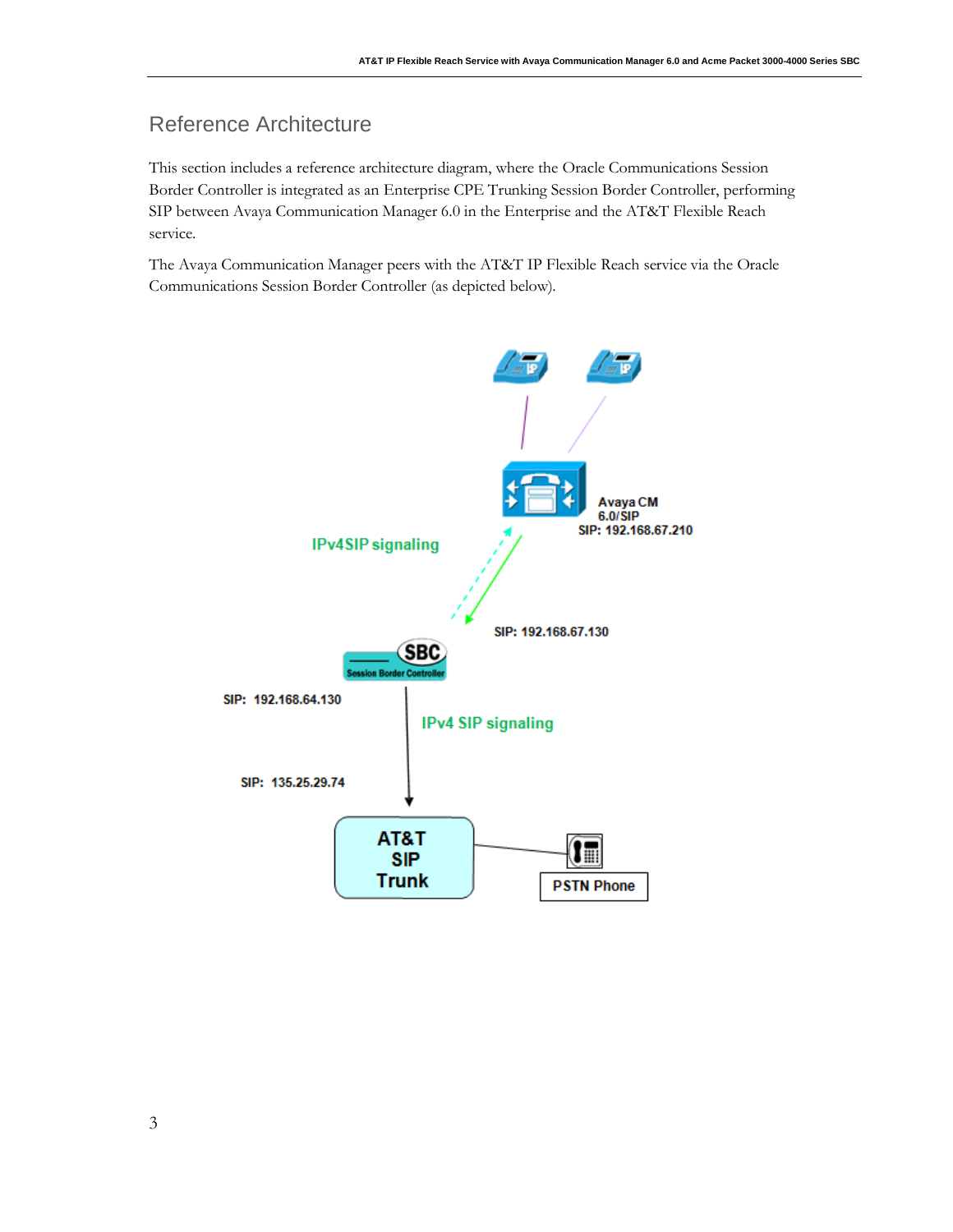#### <span id="page-5-0"></span>Service Requirements

Below is a description of service requirements that must be adhered to for the solution to work as tested.

- If Avaya Aura® Communication Manager receives an SDP offer with multiple codecs, where at least two of the codecs are supported in the codec set provisioned on Avaya Aura® Communication Manager, then Avaya Aura® Communication Manager selects a codec according to the priority order specified in the Avaya Aura® Communication Manager codec set, not the priority order specified in the SDP offer. For example, if the AT&T IP Toll Free service offers G.711, G.729A, and G.729B in that order, but the Avaya Aura<sup>®</sup> Communication Manager codec set contains G.729B, G729A, and G.711 in that order, then Avaya Aura® Communication Manager selects G.729A, not G.711. The practical resolution is to provision the Avaya Aura® Communication Manager codec set to match the expected codec priority order in AT&T IP Toll Free SDP offers.
- G.726 codec is not supported between Avaya Aura® Communication Manager and the AT&T IP Toll Free service.
- G.711 faxing is not supported between Avaya Aura® Communication Manager and the AT&T IP Toll Free service. Avaya Aura® Communication Manager does not support the protocol negotiation that AT&T requires to have G.711 fax calls work. T.38 faxing is supported, as is Group 3 and Super Group 3 fax. Fax speeds are limited to 9600 in the configuration tested. In addition, Fax Error Correction Mode (ECM) is not supported by Avaya Aura® Communication Manager.
- Shuffling must be disabled on the Avaya Aura® Communication Manager "local" SIP trunk due to codec negotiation issues with Avaya SIP telephones.
- Avaya Aura® Communication Manager 6.0 inserts a leading plus sign to calling number headers by default (e.g. Update, From, PAI, Contact). The AT&T IP Toll Free service does not support the use of digit strings with a leading plus sign ("+") in headers containing calling numbers (Update in the case of the inbound only AT&T IP Toll Free service). The SIPmanipulation rules in the Acme Packet 3000/4000 will remove the leading plus sign ("+") before sending to AT&T's network.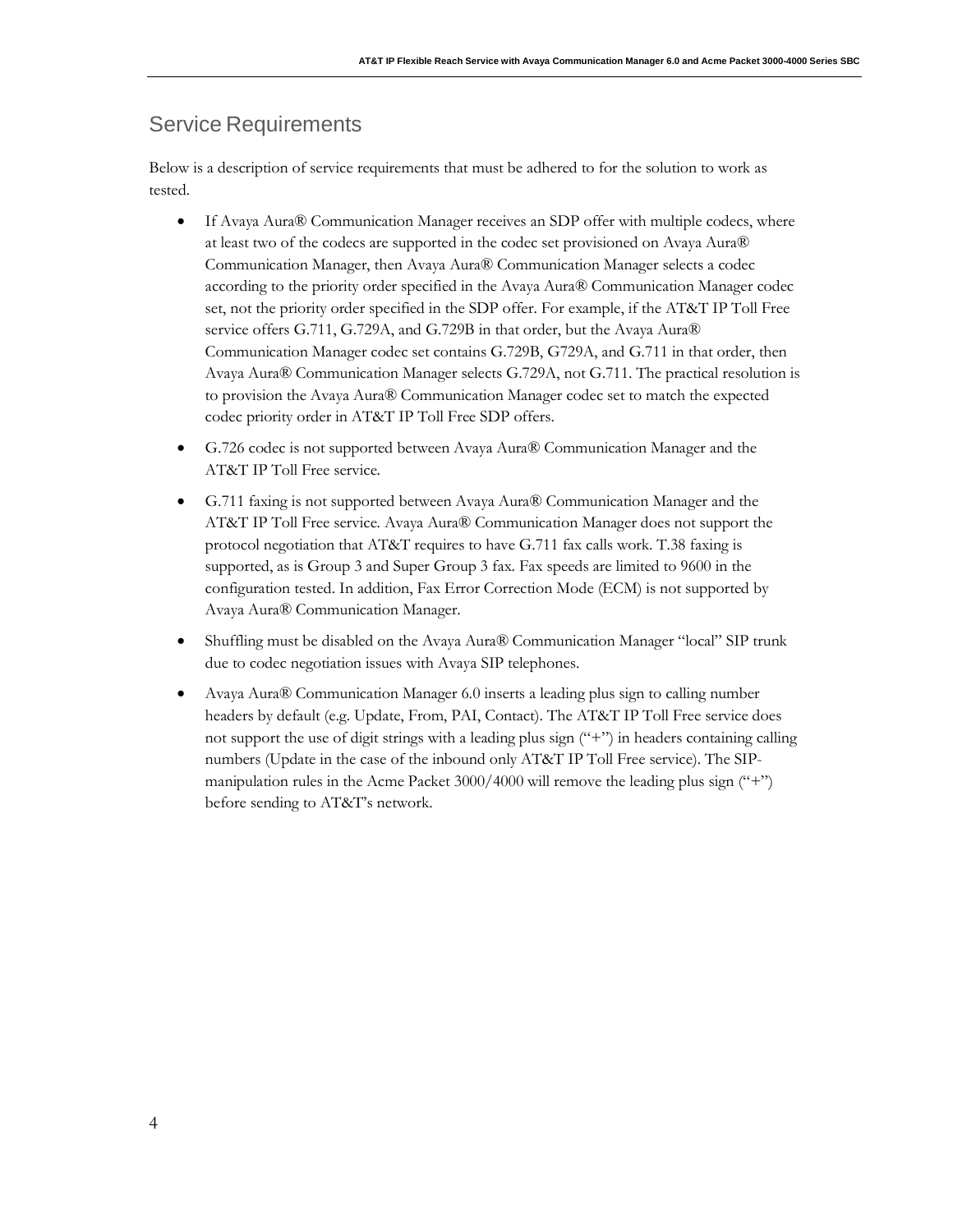## <span id="page-6-0"></span>Notes on Reference Configuration

In the configuration, the Realm labeled INSIDE, and its corresponding SIP Interface address 192.168.67.130, is where the SIP signaling and eventual RTP (when signaling dictates RTP can start), will enter and exit the Oracle Communications Session Border Controller. This address represents the SD's SIP Signaling target for the Avaya Communication Manager to signal to.

The Realm labeled OUTSIDE and its corresponding SIP Interface address 192.168.64.130, is where all SIP messaging enters and exits the SD, to and from the AT&T network SIP Peering side.

The Local-Policy configurations route sessions to/from the Avaya CM to AT&T's network.

NOTE: multiple PBXs can be supported on a common Acme Packet 3000/4000 by adding the following configuration elements for each new platform:

- Realm that faces the new PBX (i.e. INSIDE-new)
- The same Physical-Interface and Network-Interface may be used
- Realm that faces IP Flexible Reach (i.e. ATT-new)
- The same Physical-Interface and Network-Interface may be used
- SIP-interface that faces the new PBX (requires a new IP address for SIP-port)
- SIP-interface that faces IP Flexible Reach (requires a new IP address for SIP-port)
- Steering-Pool with the new "PBX facing" IP address and Realm
- Steering-Pool with the new "IP Flexible Reach facing" IP address and Realm
- Local-Policy with Source realm of new "PBX facing" realm and Next-Hop of AT&T facing IP address and Realm name
- Local-Policy with Source realm of new "AT&T facing" realm and Next-Hop of new PBX facing IP address and Realm name
- Session-Agent with new "PBX facing" IP address and Realm name

### <span id="page-6-1"></span>Normative References

[1] Acme Packet, "Acme Packet 4000 S-C6.2.0 ACLI Configuration Guide", 400-0061-62 Rev 2.20, Apr 2012. [2] Archer, M., "BCP SIP Peering Configuration", 520-0038-01, Mar 2010

### <span id="page-6-2"></span>Author's Address

Nate Denbow email: [nathan.denbow@oracle.com](mailto:nathan.denbow@oracle.com) Oracle. 100 Crosby Dr Bedford, MA 01730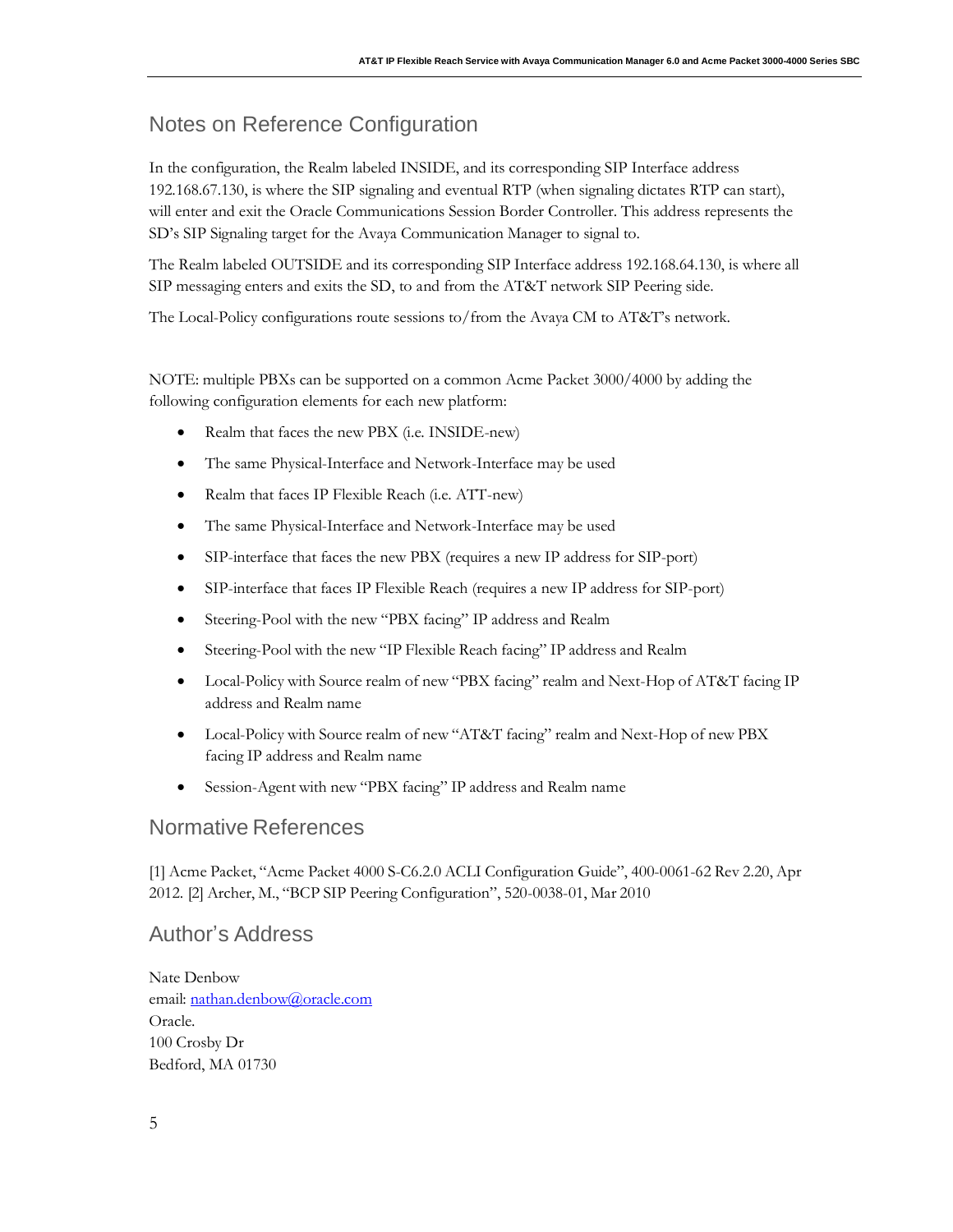# <span id="page-7-0"></span>Appendix A: Reference Diagram and Configuration

The Avaya CM peers with the AT&T IP Flexible Reach service via the Oracle Communications Session Border Controller (as depicted below):



NOTE: All references to the (732) digit strings in this document are unique to lab testing and will change on a percustomer basis. Due to a limitation in Microsoft Lync software, a FROM header manipulation rule was designed to replace the URI-USER portion of the From header with a fixed CPN if the original contained ALPHA characters.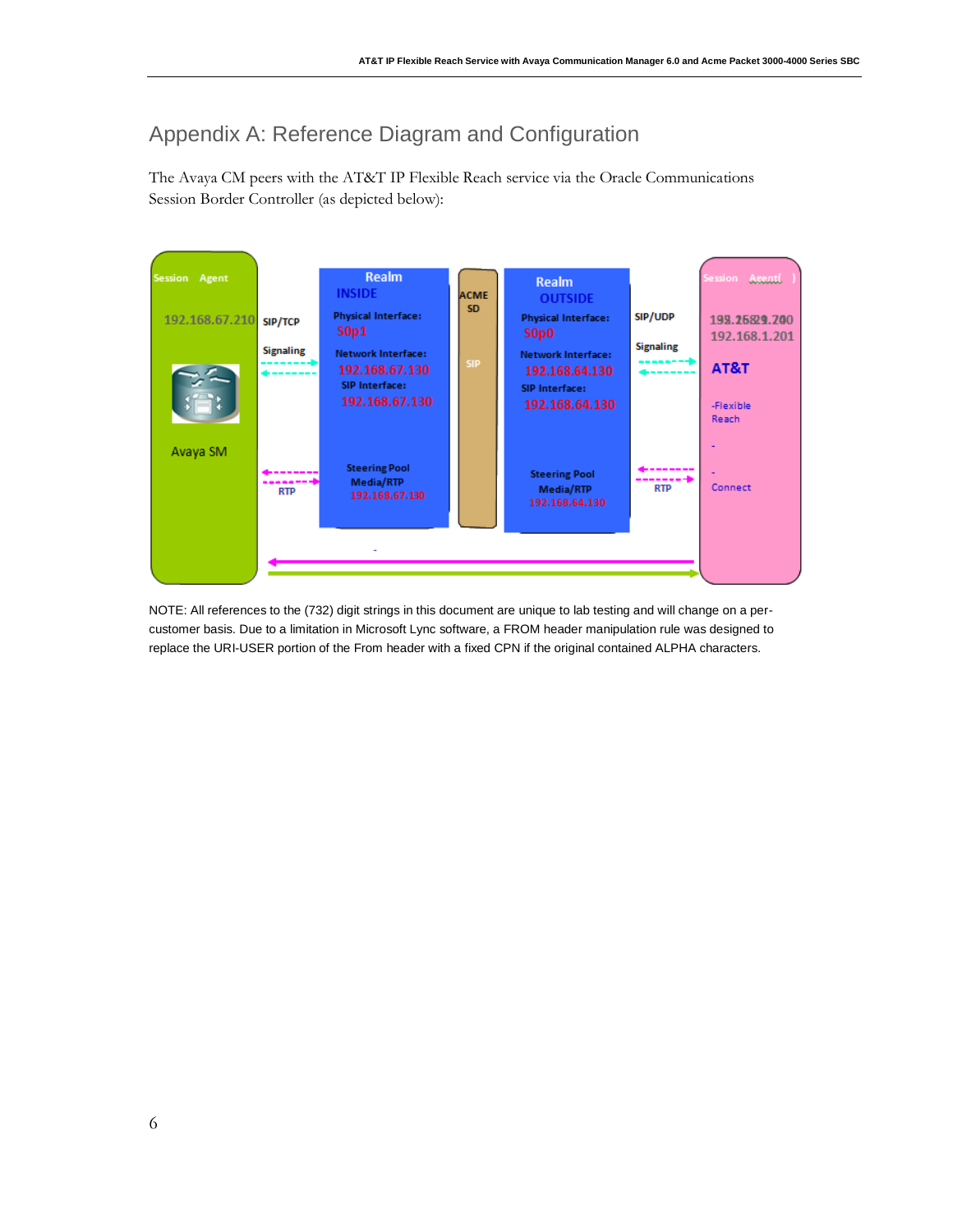| local-policy<br>from-address | $\star$              |
|------------------------------|----------------------|
|                              |                      |
| to-address                   | $\star$              |
| source-realm                 | <b>INSIDE</b>        |
| description                  |                      |
| activate-time                | N/A                  |
| deactivate-time              | N/A state            |
|                              | enabled              |
| policy-priority              | none                 |
| last-modified-by             | admin@console        |
| last-modified-date           | 2009-11-05 17:50:26  |
| policy-attribute             |                      |
| next-hop                     | <b>SAG: SP PROXY</b> |
| realm                        | <b>OUTS IDE</b>      |
| action                       | none                 |
| terminate-recursion          | disabled             |
| carrier                      |                      |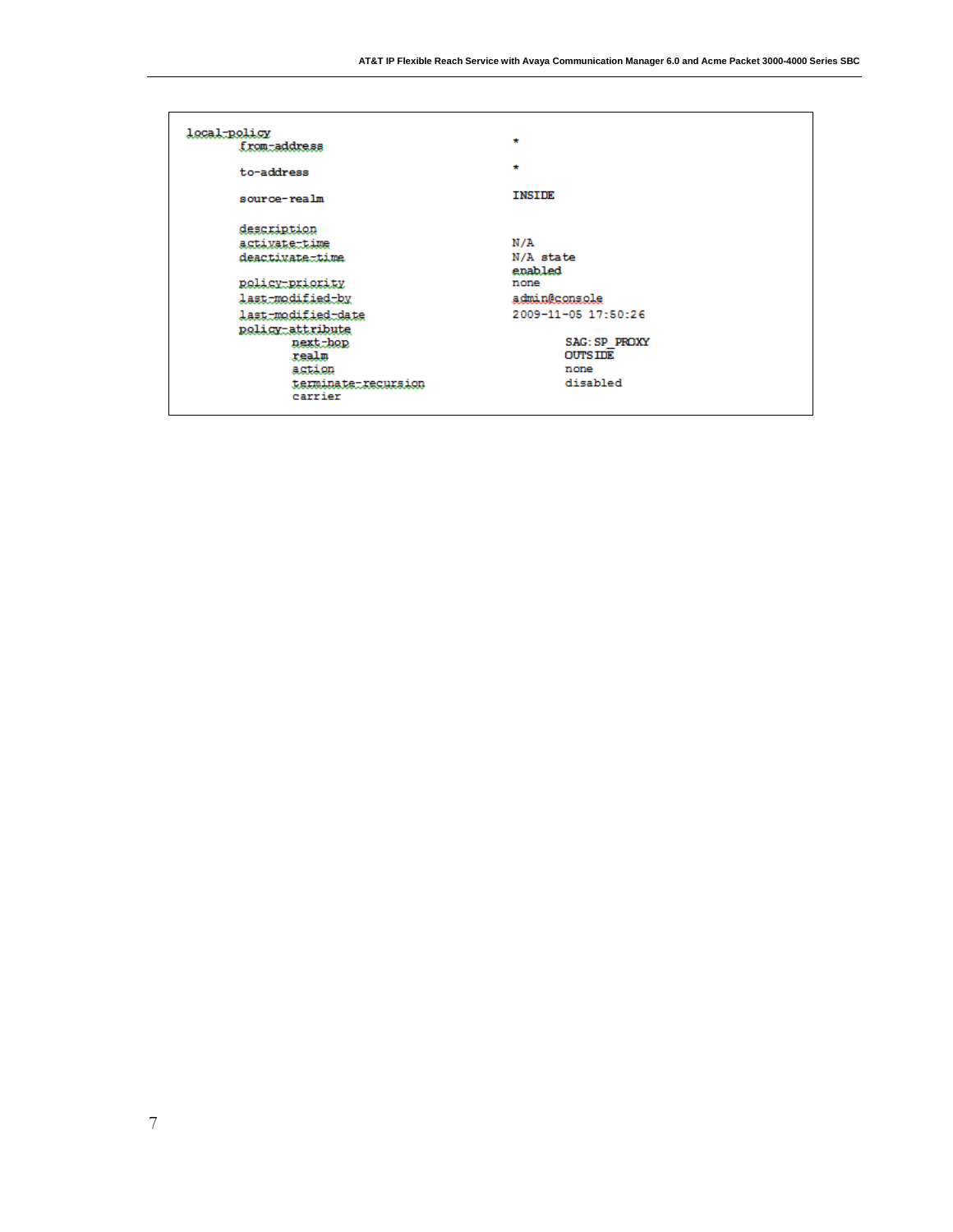| start-time<br>endutime                               | 0000<br>2400           |
|------------------------------------------------------|------------------------|
| <u>days.tof.tweek</u>                                | $U-S$                  |
| cost                                                 | o                      |
| app-protocol                                         | SIP                    |
| state                                                | enabled                |
| methods                                              |                        |
| media-profiles                                       |                        |
| local-policy                                         |                        |
| from-address                                         | $\star$                |
| to-address                                           | ÷                      |
| source-realm                                         | <b>OUTSIDE</b>         |
|                                                      |                        |
| description                                          |                        |
| activate-time                                        | N/A                    |
| deactivate=time<br>state                             | N/A<br>enabled         |
| policy-priority                                      | none                   |
| <i>last-modified-by</i>                              | admin@console          |
| last-modified-date                                   | 2009-11-04 00:56:55    |
| policy-attribute                                     |                        |
| next-hop                                             | <b>SAG: ENTERPRISE</b> |
| realm                                                | <b>INSIDE</b>          |
| action                                               | none                   |
| terminate-recursion                                  | disabled               |
| carrier                                              |                        |
| start-time                                           | 0000                   |
| end-time                                             | 2400                   |
| <u>days-of-week</u>                                  | $U-S$                  |
| <b>COST.</b>                                         | ٥                      |
| app-protocol                                         | <b>STP</b>             |
| state                                                | enabled                |
| methods                                              |                        |
| media-profiles                                       |                        |
| media-manager                                        | enabled                |
| state<br>latching                                    | enabled                |
| flow-time-limit                                      | 86400                  |
| initial=guard=timer                                  | 300                    |
| subsg-guard-timer                                    | 300                    |
| tentlowtimetlimit                                    | 86400                  |
| tcp-initial-quard-timer                              | 300                    |
| top-subsg-guard-timer<br>tepmumbermofmportsmpermflow | 300<br>2.              |
| bathicle                                             | disabled               |
| algd-log-level                                       | NOTICE                 |
| mbcd=log=level                                       | NOTICE                 |
| red <del>.tlo</del> w.port                           | 1985                   |
| ned-mann-port                                        | 1986                   |
| redtmaxttrans                                        | 10000                  |
| redisyncistartitime                                  | 5000                   |
|                                                      |                        |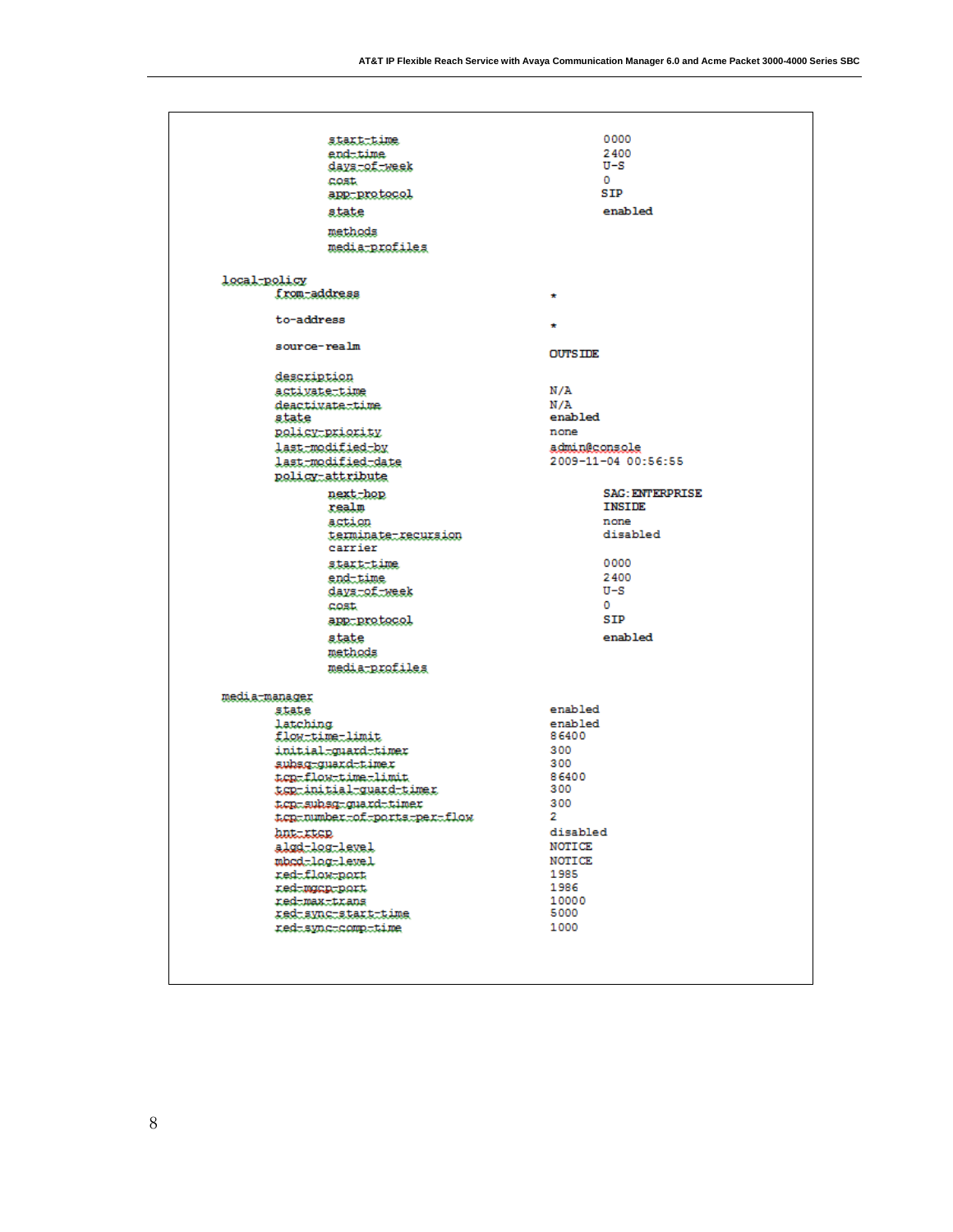|                   | media-policing                                    | enabled             |
|-------------------|---------------------------------------------------|---------------------|
|                   | max-signaling-bandwidth                           | 775880              |
|                   | max-untrusted-signaling                           | 88                  |
|                   | min-untrusted-signaling                           | 20                  |
|                   | app-signaling-bandwidth                           | ø                   |
|                   | tolerance-window                                  | 30                  |
|                   | rtcp-rate-limit                                   | ø                   |
|                   | min-media-allocation                              | 2000                |
|                   | min-trusted-allocation                            | 4000                |
|                   | deny-allocation                                   | 64000               |
|                   | anonymous-sdp                                     | disabled            |
|                   | arp-msg-bandwidth                                 | 32000               |
|                   | fragment-msg-bandwidth                            | ø                   |
|                   | rfc2833-timestamp                                 | disabled            |
|                   | default-2833-duration                             | 100                 |
|                   |                                                   |                     |
|                   | rfc2833-end-pkts-only-for-non-sigenabled          |                     |
|                   | translate-non-rfc2833-event                       | disabled            |
|                   | dnsalg-server-failover                            | disabled            |
|                   | last-modified-by                                  | admin@console       |
|                   | last-modified-date                                | 2009-11-04 00:34:23 |
|                   |                                                   |                     |
| network-interface |                                                   |                     |
|                   | name                                              | wancom1             |
|                   | sub-port-id                                       | ٥                   |
|                   | description                                       |                     |
|                   | hostname                                          |                     |
|                   | ip-address                                        |                     |
|                   | pri-utility-addr                                  | 169.254.1.1         |
|                   | sec-utility-addr                                  | 169.254.1.2         |
|                   | netmask                                           | 255.255.255.252     |
|                   | gateway                                           |                     |
|                   | sec-gateway                                       |                     |
|                   | gw-heartbeat                                      |                     |
|                   | state                                             | disabled            |
|                   | heartbeat                                         | ٥                   |
|                   | retry-count                                       | 0                   |
|                   | retry-timeout                                     | 1                   |
|                   | health-score                                      | 0                   |
|                   | dns-ip-primary                                    |                     |
|                   | dns-ip-backup1                                    |                     |
|                   | dns-ip-backup2                                    |                     |
|                   | dns-domain                                        |                     |
|                   | dns-timeout                                       | 11                  |
|                   | hip <sub>s</sub> ip <sub>s</sub> list ftp-address |                     |
|                   | <u>icmp-address snmp-</u>                         |                     |
|                   | address telnet-address                            |                     |
|                   | last-modified-by                                  | admin@console       |
|                   |                                                   |                     |
|                   |                                                   |                     |
|                   | last-modified-date                                | 2009-11-04 00:33:51 |
|                   |                                                   |                     |
| network-interface | name                                              | wancom2             |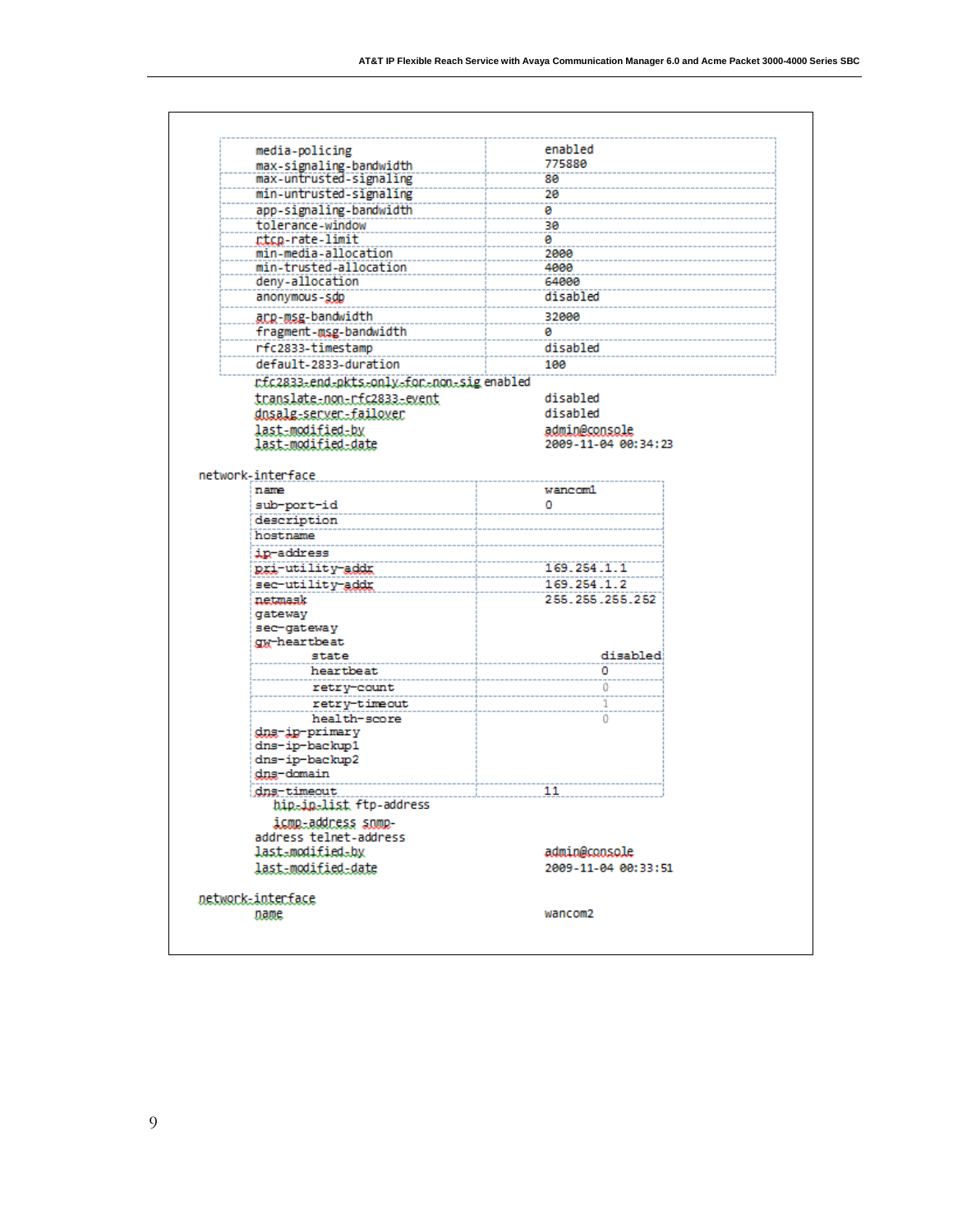| sub-port-id                    | ø                    |
|--------------------------------|----------------------|
| description                    |                      |
| hostname                       |                      |
| ip-address                     |                      |
| pri-utility-addr               | 169.254.2.1          |
| sec-utility-addr.              | 169.254.2.2          |
| netmask                        | 255.255.255.252      |
| gateway                        |                      |
| sec-gateway                    |                      |
| gw-heartbeat                   |                      |
| state                          | disabled             |
| heartbeat                      | 0                    |
| retry-count                    | 0                    |
| retry-timeout                  | 1                    |
| health-score                   | 0                    |
| <u>dns-ip</u> -primary         |                      |
| dns-ip-backup1                 |                      |
| dns-ip-backup2                 |                      |
| dns-domain                     |                      |
| dns-timeout                    | 11                   |
| hip-in-list                    |                      |
| ftp-address icmp-              |                      |
| address                        |                      |
|                                |                      |
|                                |                      |
| snmp-address<br>telnet-address |                      |
| last-modified-by               |                      |
|                                | admin@console        |
| last-modified-date             | 2009-11-04 00:33:51  |
|                                |                      |
| network-interface<br>name      |                      |
|                                | s0p0                 |
| sub-port-id                    | 0                    |
| description                    |                      |
| hostname                       |                      |
| ip-address                     | 192.168.64.130       |
| pri-utility-addr               | 192.168.64.131       |
| sec-utility-addr               | 192.168.64.132       |
| netmask                        | 255.255.255.0        |
| gateway                        | 192.168.64.1         |
| sec-gateway                    |                      |
| gw-heartbeat                   |                      |
| state                          | disabled             |
| heartbeat                      | ٥                    |
| retry-count                    | ٥                    |
| retry-timeout                  | 1                    |
| health-score                   | ٥                    |
| dng-ip-primary                 |                      |
| dns-ip-backup1                 |                      |
| dns-ip-backup2                 |                      |
| <u>dng-domain</u>              |                      |
| dns-timeout<br>hip-ip-list     | 11<br>192.168.64.130 |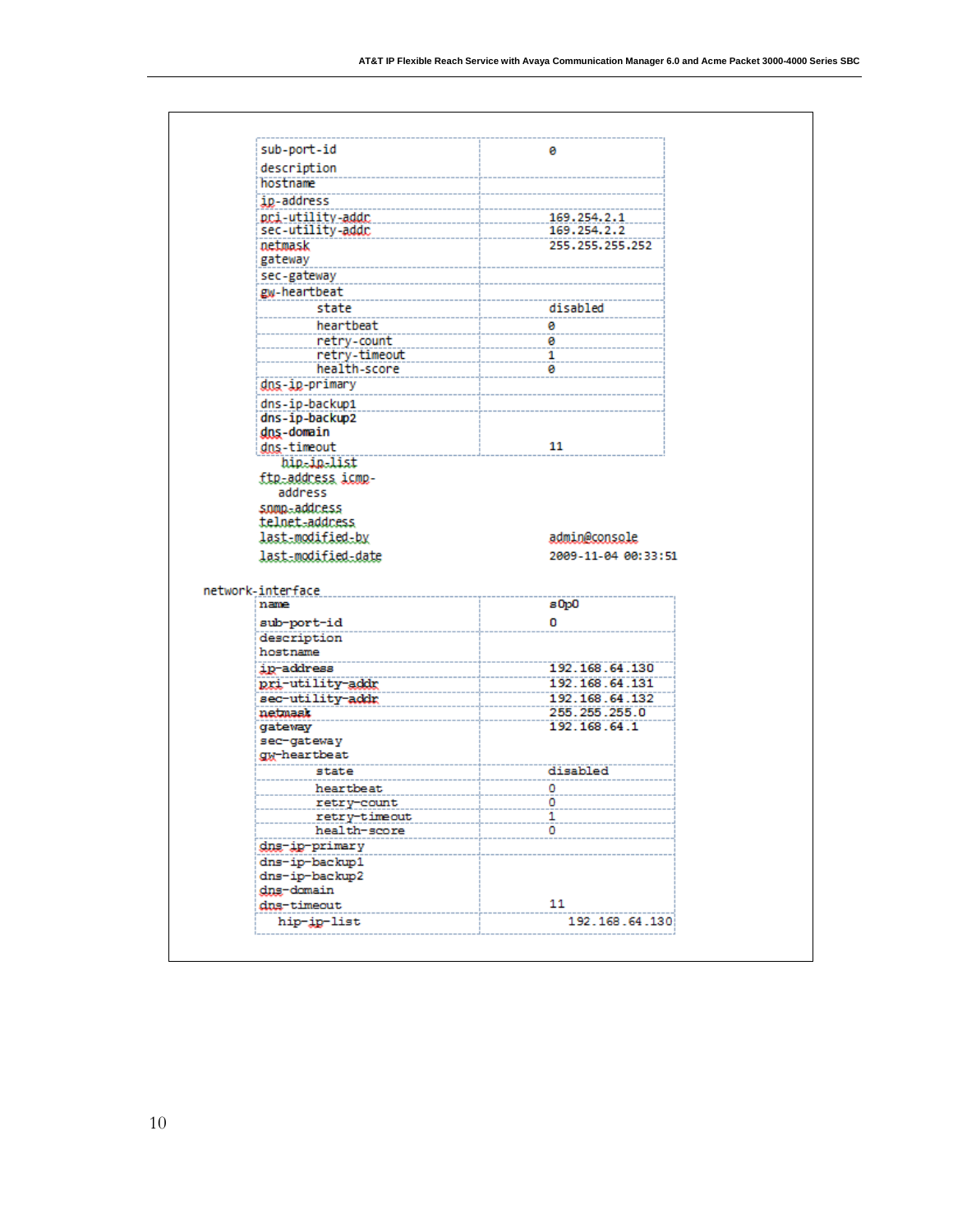| icmp-address<br>snmn-address telnet- | 192.168.64.130       |
|--------------------------------------|----------------------|
| address                              | admin@console        |
| last-modified-by                     | 2009-11-06 13:33:09  |
| last-modified-date                   |                      |
| network-interface                    |                      |
| name                                 | s0p1                 |
| sub-port-id<br>description           | ø                    |
| hostname                             |                      |
| ip-address                           | 192.168.67.130       |
| pri-utility-addr                     | 192.168.67.131       |
| sec-utility-addr.                    | 192.168.67.132       |
| netmask                              | 255.255.255.0        |
| gateway                              | 192.168.67.1         |
| sec-gateway<br>gw-heartbeat          |                      |
| state                                | disabled             |
| heartbeat                            | ø                    |
| retry-count                          | ø                    |
| retry-timeout                        | 1                    |
| health-score                         | ø                    |
| dns-ip-primary                       |                      |
| dns-ip-backup1                       |                      |
| dns-ip-backup2<br>dns-domain         |                      |
| dns-timeout                          | 11                   |
| hip-ip-list                          | 192.168.67.130       |
| ftp-address                          | 192.168.67.130       |
| icmp-address                         | 192.168.67.130       |
| snmp-address                         |                      |
| telnet-address                       |                      |
| last-modified-by                     | admin@console        |
| last-modified-date                   | 2009-11-04 01:40:53  |
| ata.coofig                           |                      |
| server                               | 135.8.139.1          |
| last-modified-by                     | <u>admin@console</u> |
| <u>last-modified-date</u>            | 2009-11-04 00:27:53  |
|                                      |                      |
| phy-interface                        |                      |
| name                                 | s0p1<br>Media        |
| operation-type<br>port               | 1                    |
| slot                                 | a                    |
| <u>virtual-mac</u>                   | 00:08:25:a0:f3:69    |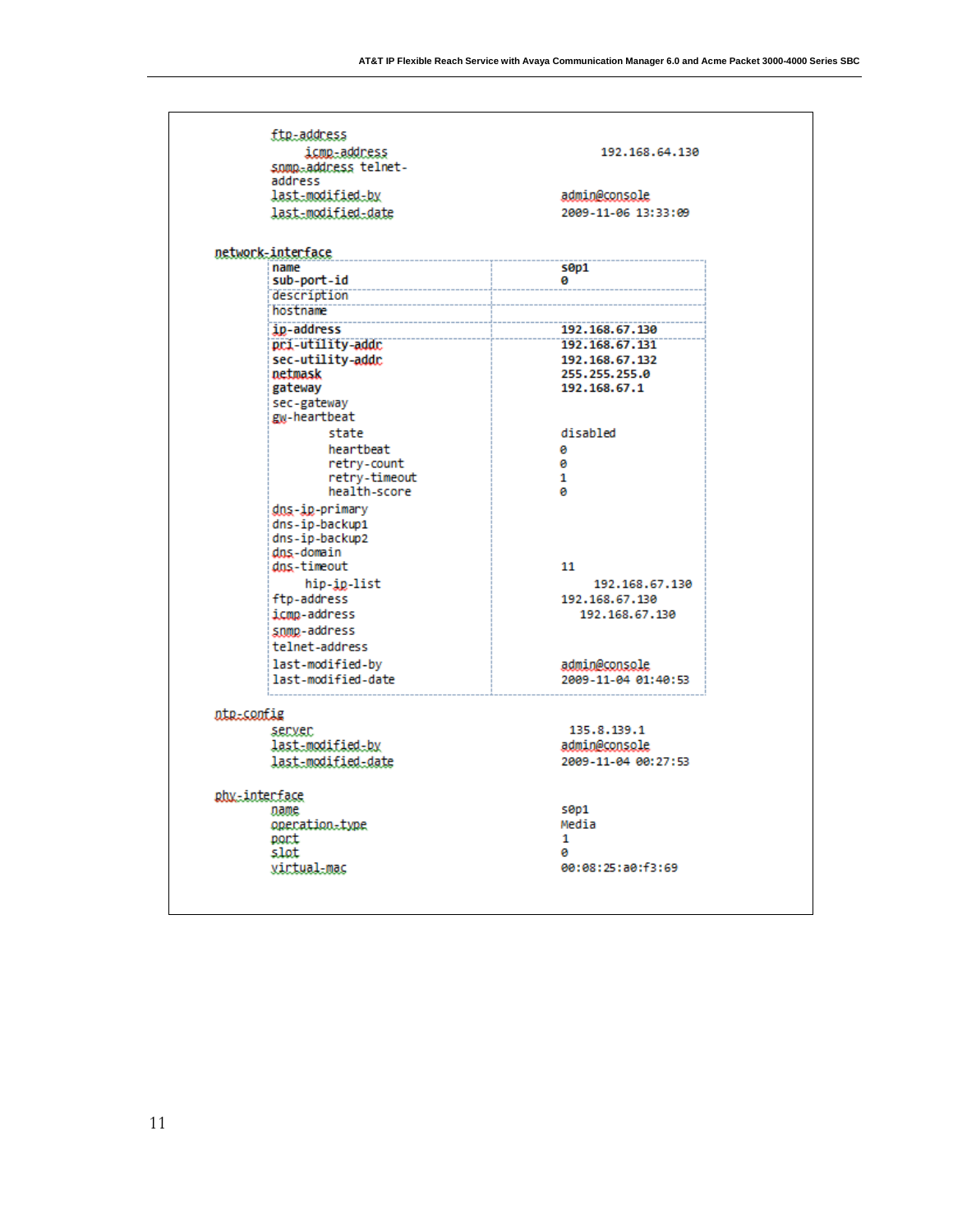| <u>admin-state</u>                                      | enabled                        |
|---------------------------------------------------------|--------------------------------|
| auto-negotiation                                        | enabled                        |
| duplex-mode                                             | <b>FULL</b>                    |
| speed                                                   | 100                            |
| last-modified-by                                        | admin@console                  |
| last-modified-date                                      | 2009-11-04 00:24:39            |
| phy-interface<br>name                                   | s0p0                           |
| operation-type                                          | Media                          |
| port                                                    | ø                              |
| slot                                                    | ø                              |
| <u>virtual-mac</u>                                      | 00:08:25:a0:f3:68              |
| <u>admin-state</u>                                      | enabled                        |
| <u>auto-negotiation</u>                                 | enabled                        |
| duplex-mode                                             | <b>FULL</b>                    |
| speed                                                   | 100                            |
| last-modified-by                                        | admin@console                  |
| last-modified-date                                      | 2009-11-04 00:29:41            |
| phy-interface                                           |                                |
| name                                                    | s1p0                           |
| operation-type                                          | Media                          |
| port                                                    | ø                              |
| slot                                                    | 1                              |
| virtual-mac                                             | 00:08:25:a0:f3:6e              |
| admin-state                                             | disabled                       |
| <u>auto-negotiation</u>                                 | enabled                        |
| duplex-mode                                             | <b>FULL</b>                    |
| speed                                                   | 100                            |
| last-modified-by                                        | admin@console                  |
| last-modified-date                                      | 2009-11-04 00:33:23            |
| phy-interface<br>name<br>operation-type<br>port<br>slot | <b>S1p1</b><br>Media<br>1<br>1 |
| virtual-mac                                             | 00:08:25:a0:f3:6f              |
| admin-state                                             | disabled                       |
| auto-negotiation                                        | enabled                        |
| duplex-mode                                             | <b>FULL</b>                    |
| speed                                                   | 100                            |
| last-modified-by                                        | admin@console                  |
| last-modified-date                                      | 2009-11-04 00:33:23            |
| phy-interface                                           |                                |
| name                                                    | wancom1                        |
| operation-type                                          | Control                        |
| port                                                    | 1                              |
| slot                                                    | Θ                              |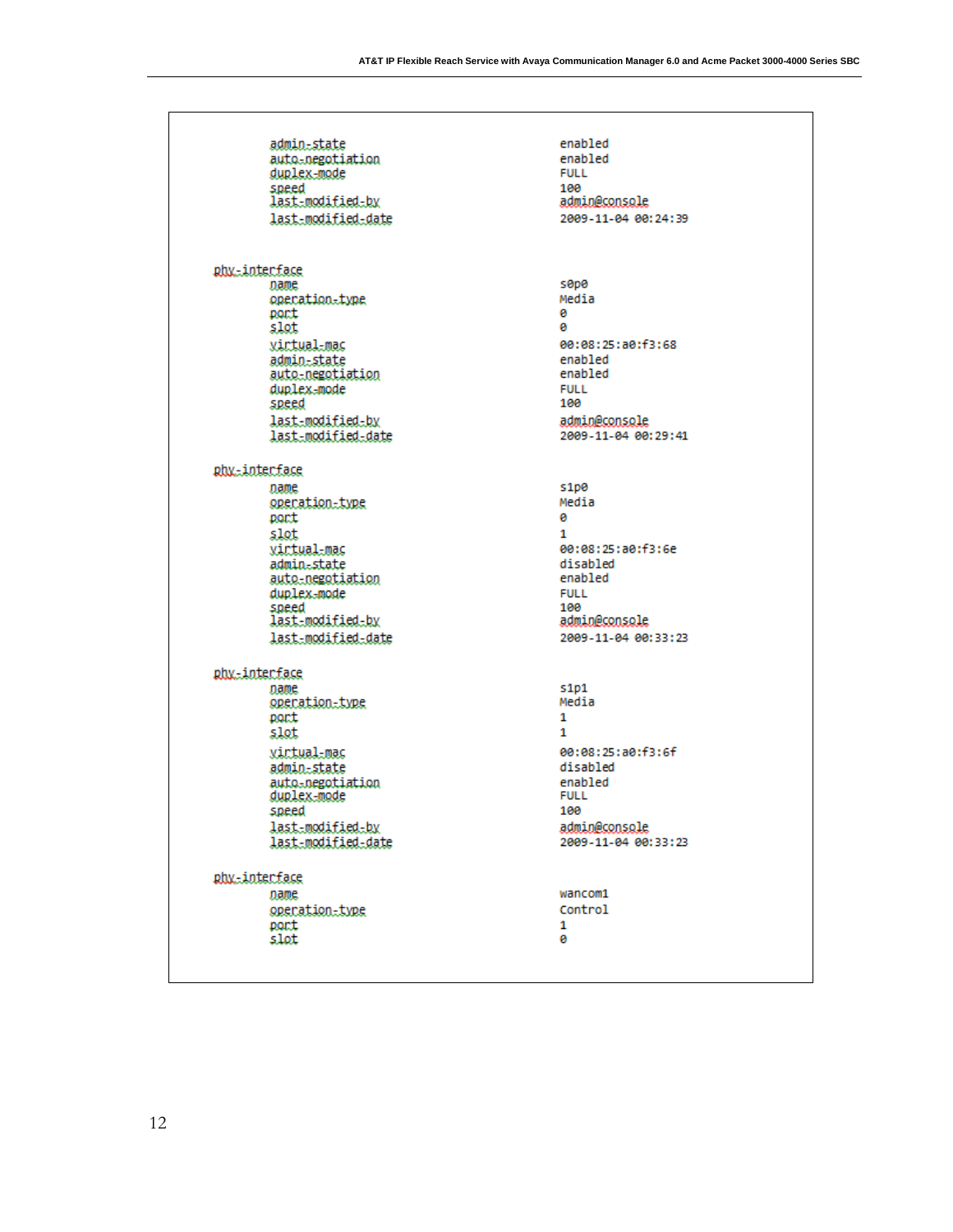|               | <u>virtual-mac</u>                                         |                     |  |
|---------------|------------------------------------------------------------|---------------------|--|
|               | wancom-health-score                                        | 8                   |  |
|               | last-modified-by                                           | admin@console       |  |
|               | last-modified-date                                         | 2009-11-04 00:33:51 |  |
| phy-interface |                                                            |                     |  |
| name          |                                                            | wancom <sub>2</sub> |  |
|               | operation-type                                             | Control             |  |
| port          |                                                            | 2                   |  |
| slot          |                                                            | ø                   |  |
|               | virtual-mac                                                |                     |  |
|               | wancom-health-score                                        | 9                   |  |
|               | last-modified-by                                           | admin@console       |  |
|               |                                                            |                     |  |
|               | last-modified-date                                         | 2009-11-04 00:33:51 |  |
| realm-config  |                                                            |                     |  |
|               | identifier                                                 | <b>OUTSIDE</b>      |  |
|               | description                                                |                     |  |
|               | addr-prefix                                                | 0.0.0.0             |  |
|               | network-interfaces                                         |                     |  |
|               |                                                            | s0p0:0              |  |
|               | mm-in-realm                                                | enabled             |  |
|               | mm-in-network                                              | enabled             |  |
|               | mm-same-in                                                 | enabled             |  |
|               | mm-in-system                                               | enabled             |  |
|               | bw-cac-non-m                                               | disabled            |  |
|               | msm-release                                                | disabled            |  |
|               | generate-UDP-checksum                                      | disabled<br>ø       |  |
|               | max-bandwidth                                              | ø                   |  |
|               | fallback-bandwidth                                         |                     |  |
|               | max-priority-bandwidth                                     | ø                   |  |
|               | max-latency                                                | a                   |  |
|               | max…iitter                                                 | ø                   |  |
|               | max-packet-loss                                            | ø<br>ø              |  |
|               | observ-window-size                                         |                     |  |
|               | parent-realm                                               |                     |  |
|               | dns-realm media-policy                                     |                     |  |
|               | in-translationid out-  <br>translationid in manipulationid |                     |  |
|               |                                                            |                     |  |
|               | out-manipulationid                                         | <b>NAT IP</b>       |  |
|               | manipulation-string                                        |                     |  |
|               | class-profile                                              | ø                   |  |
|               | average-rate-limit                                         |                     |  |
|               | <u>access-control-trust-level</u>                          | medium              |  |
|               | invalid-signal-threshold                                   | 4                   |  |
|               | maximum-signal-threshold                                   | 3000                |  |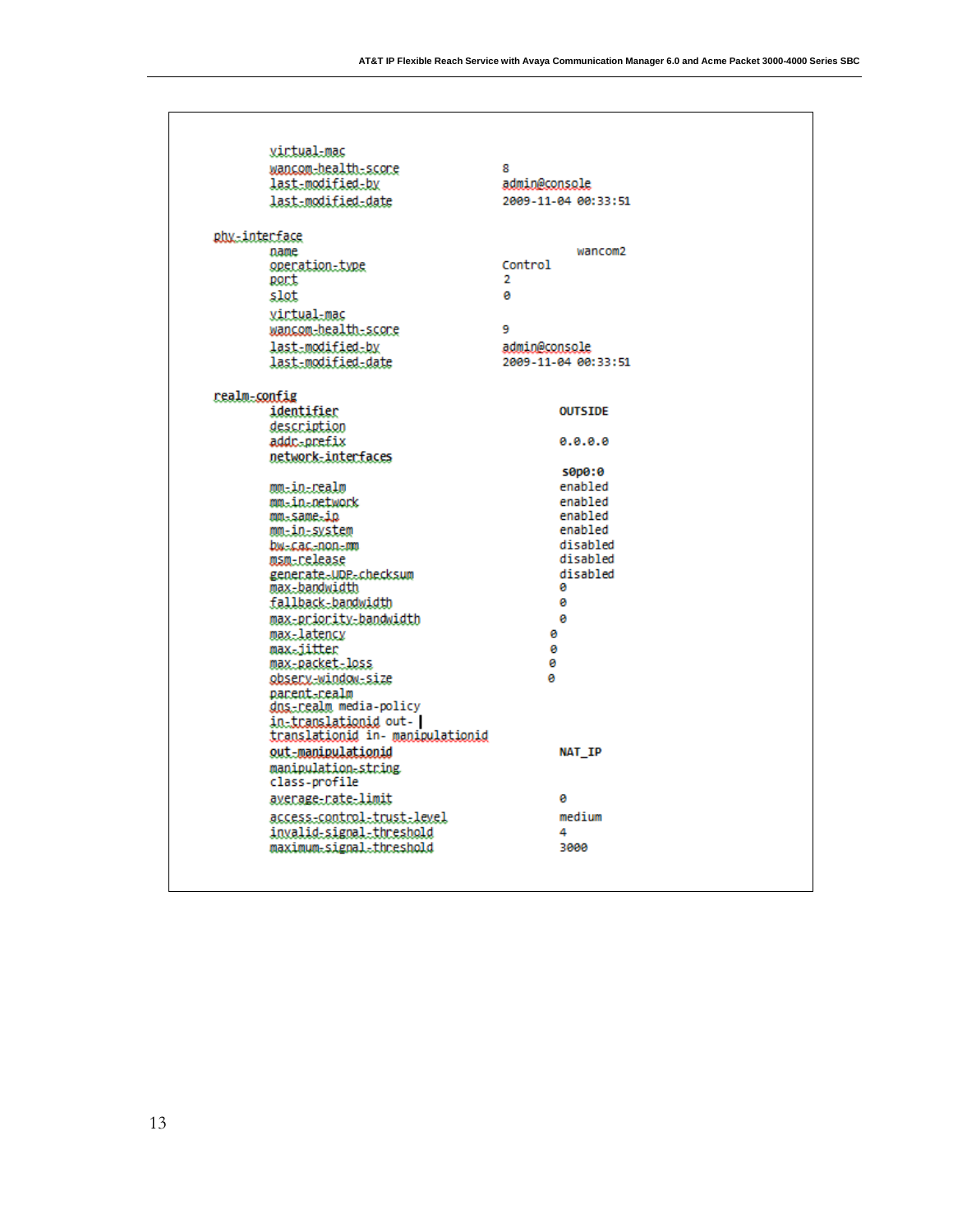| <u>untrusted-signal-threshold</u><br>nat-trust-threshold<br>deny-period<br>ext-policy-sur<br>symmetric-latching<br><u>pai-strip</u> | 10<br>ø<br>60<br>disabled<br>disabled |
|-------------------------------------------------------------------------------------------------------------------------------------|---------------------------------------|
| trunk-context<br>early-media-allow<br>enforcement-profile<br>additional-prefixes                                                    |                                       |
| restricted-latching                                                                                                                 | none                                  |
| restriction-mask<br><u>accounting-enable</u><br><u>user-cac-mode</u><br>user-cac-bandwidth                                          | 32.<br>enabled<br>none<br>ø           |
| user-cac-sessions                                                                                                                   | ø                                     |
| icmp-detect-multiplier<br>icmp_advertisement_interval<br>icmn-target-in<br>monthly-minutes                                          | ø<br>ø<br>0                           |
| net-management-control                                                                                                              | disabled                              |
| delay-media-update                                                                                                                  | disabled                              |
| refer=call=transfer<br>codec-policy                                                                                                 | disabled                              |
| codec-manin-in-realm<br>constraint-name                                                                                             | disabled                              |
| call-recording-server-id                                                                                                            | disabled                              |
| stun-enable<br><u>stun-server-ip</u>                                                                                                | 0.0.0.0                               |
| stun=server=port                                                                                                                    | 3478                                  |
| stun-changed-ip                                                                                                                     | 0.0.0.0                               |
| stun-changed-port<br>match-media-profiles gos-                                                                                      | 3479                                  |
| constraint                                                                                                                          |                                       |
| last-modified-by                                                                                                                    | admin@console                         |
| last-modified-date                                                                                                                  | 2009-11-04 00:41:24                   |
| realm-config                                                                                                                        |                                       |
| identifier                                                                                                                          | <b>INSIDE</b>                         |
| description                                                                                                                         |                                       |
| addc-prefix                                                                                                                         | 0.0.0.0                               |
| network-interfaces                                                                                                                  |                                       |
|                                                                                                                                     | s0p1:0                                |
| mm-in-realm                                                                                                                         | enabled                               |
| mm-in-network<br>mm-same-in                                                                                                         | enabled<br>enabled                    |
| mm <u>-in-svstem</u>                                                                                                                | enabled                               |
| bw-cac-non-m                                                                                                                        | disabled                              |
| <u>msm-release</u>                                                                                                                  | disabled                              |
| generate-UDP-checksum                                                                                                               | disabled                              |
|                                                                                                                                     |                                       |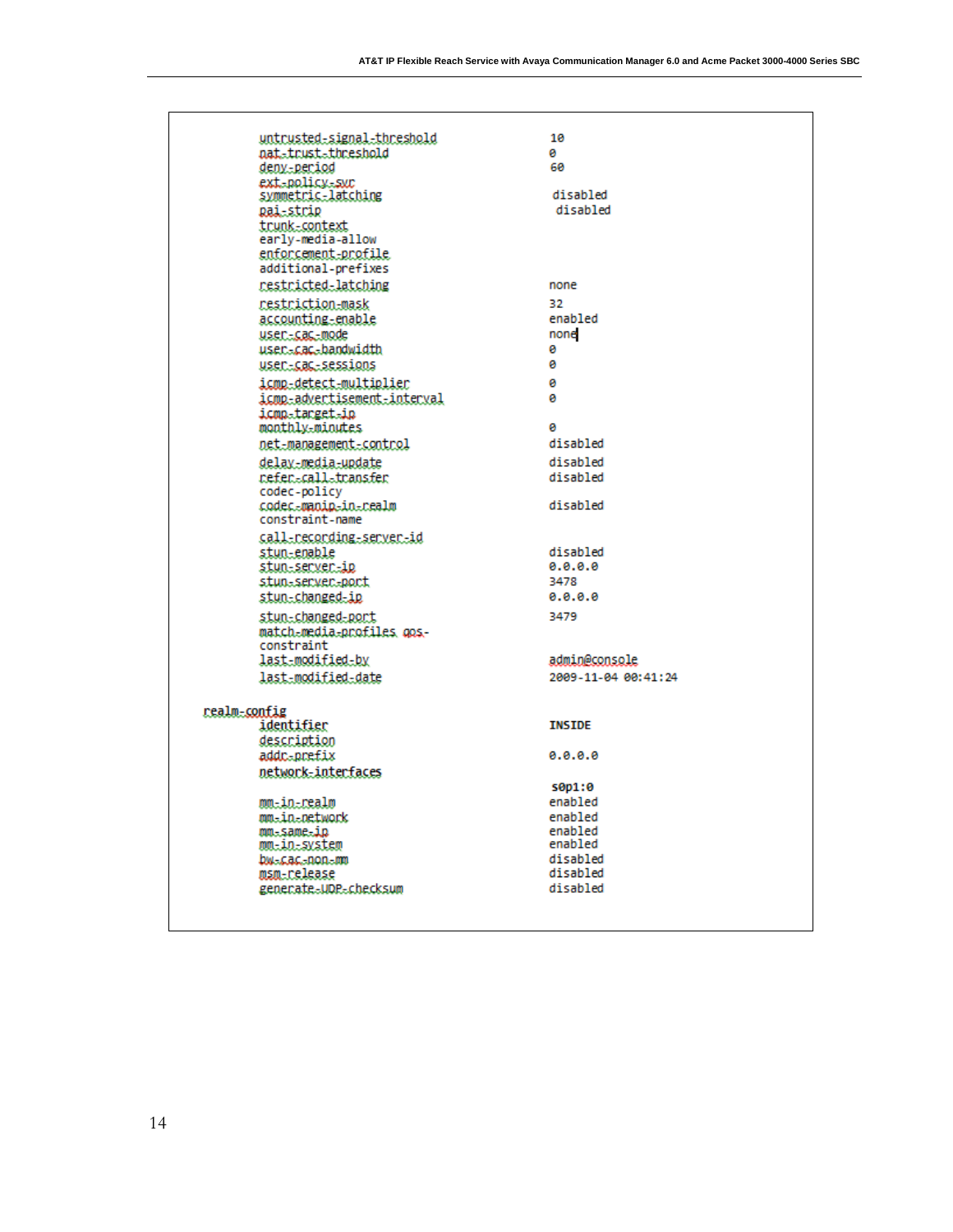$\overline{\phantom{0}}$ 

| max-bandwidth fallback-bandwidth                    | Θ | Θ                |
|-----------------------------------------------------|---|------------------|
| max-priority-bandwidth                              | Θ |                  |
| max-latency                                         | Θ |                  |
| max-jitter                                          | ø |                  |
|                                                     |   |                  |
| max-packet-loss                                     | ø |                  |
| obsery-window-size                                  | Θ |                  |
| parent-realm                                        |   |                  |
| dns-realm                                           |   |                  |
| media-policy                                        |   |                  |
| in-translationid<br>out-translationid               |   |                  |
| in-manipulationid out-                              |   |                  |
| manipulationid                                      |   |                  |
| manipulation-string class-                          |   |                  |
| profile                                             |   |                  |
| average-rate-limit<br>access-control-trust-level    |   | ø<br>high        |
| invalid-signal-threshold                            |   | ø                |
| maximum-signal-threshold                            |   | ø                |
| untrusted-signal-threshold                          |   | ø                |
| nat-trust-threshold<br>deny-period                  |   | Θ<br>30          |
| ext-policy-syr                                      |   |                  |
| symmetric-latching                                  |   | disabled         |
| pai-strip<br>trunk-context                          |   | disabled         |
| early-media-allow                                   |   |                  |
| enforcement-profile additional-                     |   |                  |
| prefixes                                            |   |                  |
| restricted-latching                                 |   | none             |
| restriction-mask<br>accounting-enable user-cac-mode |   | 32<br>enabled    |
| user-cac-bandwidth                                  |   | none             |
|                                                     |   | ø                |
| user-cac-sessions                                   |   | ø                |
| icmp-detect-multiplier                              |   | ø                |
| icmp-advertisement-interval<br>icmp-target-ip       |   | ø                |
| monthly-minutes                                     |   | ø                |
| net-management-control                              |   | disabled         |
| delay-media-update                                  |   | disabled         |
| refer-call-transfer codec-policy                    |   | disabled         |
| codec-manip-in-realm<br>constraint-name             |   | disabled         |
|                                                     |   |                  |
| call-recording-server-id                            |   |                  |
| stun-enable                                         |   | disabled 0.0.0.0 |
| stun-server-ip<br>stun-server-port                  |   | 3478             |
| stun-changed-ip                                     |   | 0.0.0.0          |
| stun-changed-port                                   |   | 3479             |
| match-media-profiles gos-                           |   |                  |
| constraint                                          |   | admin@console    |
| last-modified-by                                    |   |                  |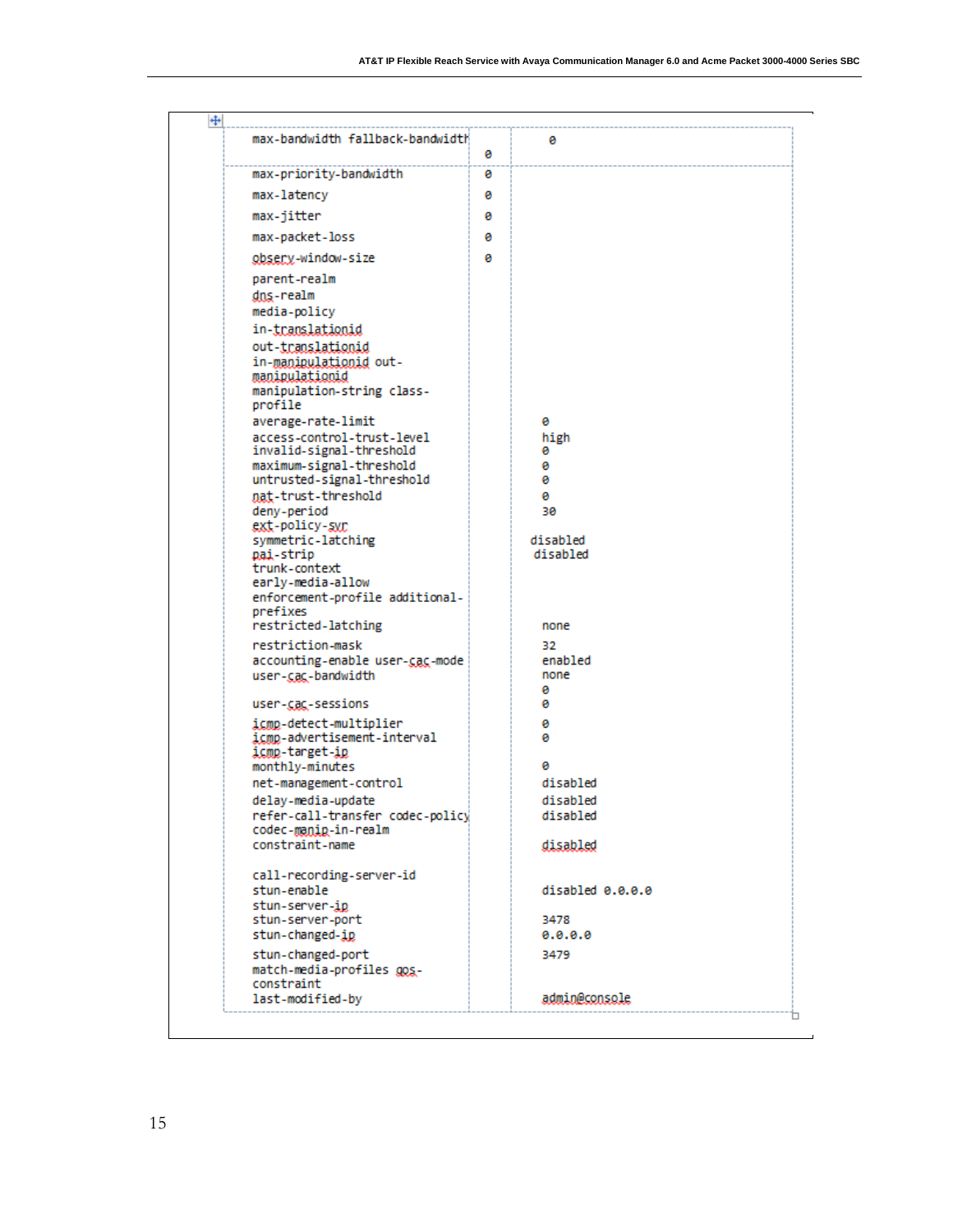| redundancy-config                |                            |                       |
|----------------------------------|----------------------------|-----------------------|
| state                            |                            | enabled               |
| log-level                        |                            | <b>TNFO</b>           |
|                                  | health-threshold           | 75                    |
|                                  | emergency=threshold        | 50                    |
| port                             |                            | 9090                  |
|                                  | advertisement-time         | 500                   |
| percent-drift                    |                            | 210                   |
| initial-time                     |                            | 1250                  |
|                                  | becoming-standby-time      | 180000                |
|                                  | becoming-active-time       | 100<br>1987           |
| cte-port<br><u>cfg-max-trans</u> |                            | 10000                 |
|                                  | cfg-sync-start-time        | 5000                  |
|                                  | cfg-sync-comp-time         | 1000                  |
|                                  | gateway-heartbeat-interval | ø                     |
|                                  | gateway-heartbeat-retry    | ø                     |
|                                  | gateway-heartbeat-timeout  | 1                     |
|                                  | gateway-heartbeat-health   | Θ                     |
|                                  | media-if-peercheck-time    | ø                     |
| peer                             |                            |                       |
|                                  | name                       | acmesbc-pri           |
|                                  | state                      | enabled               |
|                                  | type                       | Primary               |
|                                  | destination                |                       |
|                                  | address                    | 169.254.1.1:9090      |
|                                  | network-interface          | wancom1:0             |
|                                  | destination                |                       |
|                                  | address                    | 169.254.2.1:9090      |
|                                  | network-interface          | wancom <sub>2:0</sub> |
| peer                             | name                       | acmesbc-sec           |
|                                  | state                      | enabled               |
|                                  | type                       | Secondary             |
|                                  | destination                |                       |
|                                  | address                    | 169.254.1.2:9090      |
|                                  | network-interface          | wancom1:0             |
|                                  | destination                |                       |
|                                  | address                    | 169.254.2.2:9090      |
|                                  | network-interface          | wancom2:0             |
|                                  |                            |                       |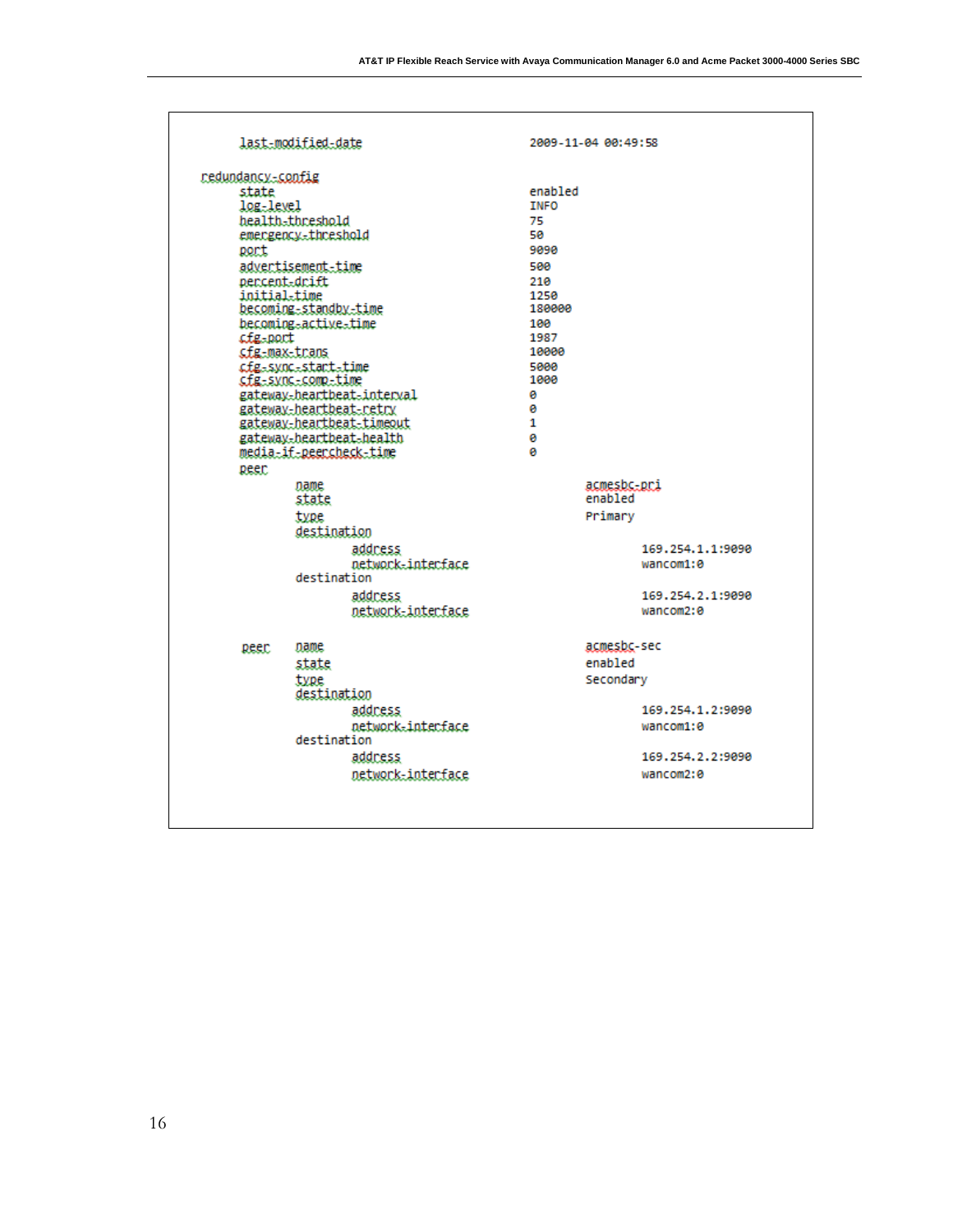| last-modified-by<br>last-modified-date |        | admin@console<br>2009-11-04 00:34:07 |
|----------------------------------------|--------|--------------------------------------|
| session-agent                          |        |                                      |
| hostname                               |        | 135.25.29.74                         |
| ip-address                             |        | 135.25.29.74                         |
| port                                   |        | 5060                                 |
| state                                  |        | enabled                              |
| app-protocol                           |        | <b>SIP</b>                           |
| app-type                               |        |                                      |
| transport-method                       |        | <b>UDP</b>                           |
| realm-id                               |        | <b>OUTSIDE</b>                       |
| egress-realm-id                        |        |                                      |
| description                            |        | AT&T BE                              |
| carriers                               |        |                                      |
| allow-next-hop-lp                      |        | enabled                              |
| constraints                            |        | disabled                             |
| max-sessions                           |        | ø                                    |
| max-inbound-sessions                   |        | 0                                    |
| max-outbound-sessions                  |        | ø                                    |
| max-burst-rate                         | ø      |                                      |
| max-inbound-burst-rate                 | ø      |                                      |
| max-outbound-burst-rate                | Θ      |                                      |
| max-sustain-rate                       | ø      |                                      |
| max-inbound-sustain-rate               | ø      |                                      |
| max-outbound-sustain-rate              | 0      |                                      |
| min-seizures<br>min-asr                | 5<br>0 |                                      |
| time-to-resume                         | Θ      |                                      |
| ttr-no-response                        | Θ      |                                      |
| in-service-period                      | ø      |                                      |
| burst-rate-window                      | 0      |                                      |
| sustain-rate-window                    | ø      |                                      |
| ceg-uci-carrier-mode                   |        | None                                 |
| proxy-mode                             |        |                                      |
| redirect-action                        |        |                                      |
| loose-routing                          |        | enabled                              |
| send-media-session                     |        | enabled                              |
| response-map                           |        |                                      |
| ping-method                            |        | QPIIONS; hops=20                     |
| ping-interval                          |        | 60                                   |
| ping-send-mode                         |        | keep-alive                           |
| ping-in-service-response-codes         |        |                                      |
| out-service-response-codes             |        |                                      |
| media-profiles                         |        |                                      |
| in-translationid                       |        |                                      |
| out-translationid                      |        |                                      |
| trust-me                               |        | disabled                             |
| request-uci-headers                    |        |                                      |
| stop-recurse                           |        |                                      |
| local-response-map                     |        |                                      |
| ping-to-user-part                      |        |                                      |
| ping-from-user-part                    |        |                                      |
| li-trust-me                            |        | disabled                             |
| in-manipulationid                      |        |                                      |
| out-manipulationid                     |        |                                      |
| manipulation-string                    |        |                                      |
| p-asserted-id                          |        |                                      |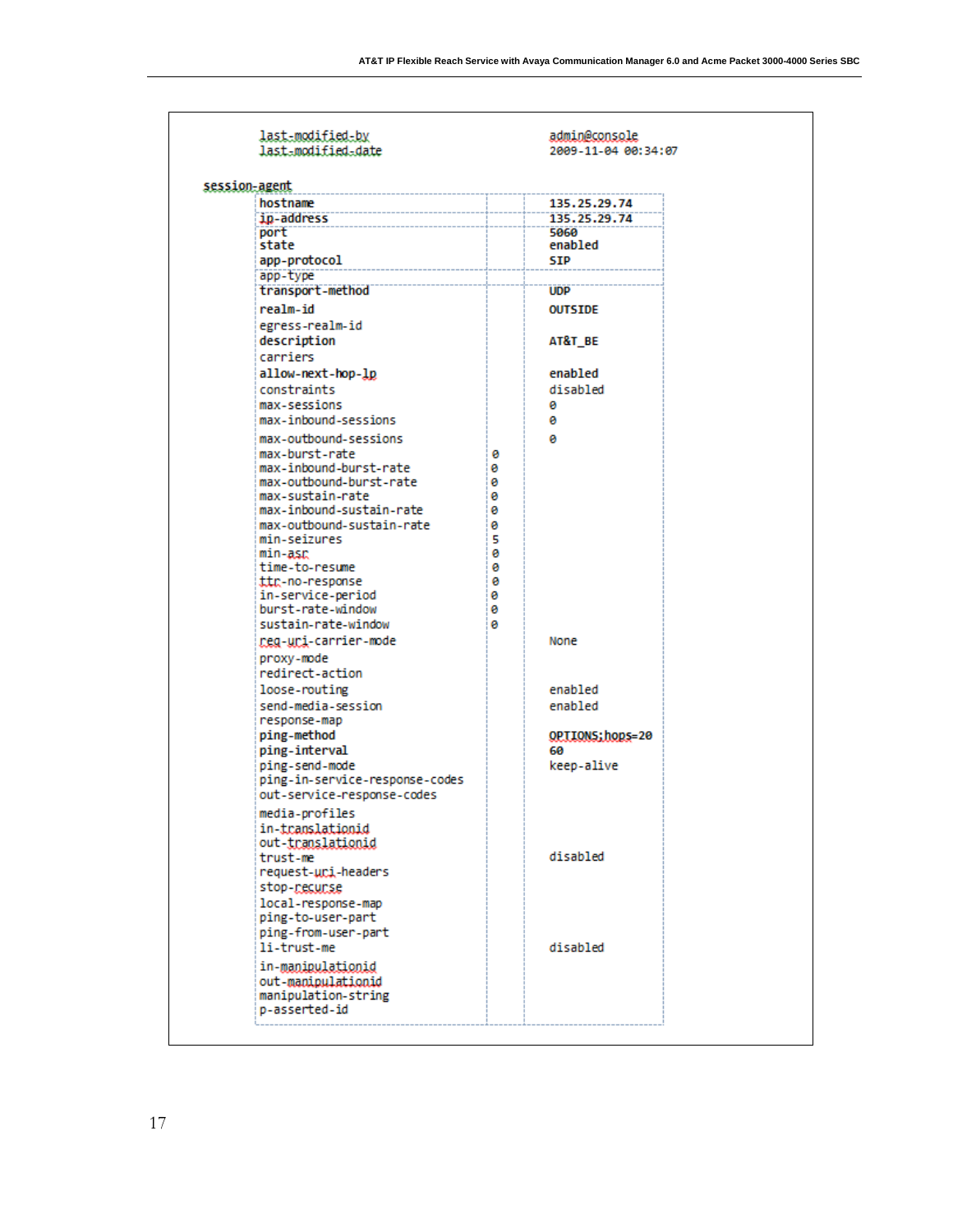|               | trunk-group                                         |                |                           |
|---------------|-----------------------------------------------------|----------------|---------------------------|
|               | max-register-sustain-rate                           |                | ø                         |
|               | early_media_allow                                   |                |                           |
|               | invalidate-registrations                            |                | disabled                  |
|               | rfc2833-mode                                        |                | none                      |
|               | rfc2833-payload                                     |                | ø                         |
|               | codec-policy<br>enforcement-profile                 |                |                           |
|               |                                                     |                |                           |
|               | refer-call-transfer                                 |                | disabled                  |
|               | reuse-connections<br>tcp-keepalive                  |                | <b>NONE</b><br>none       |
|               | tcg-reconn-interval                                 |                | ø                         |
|               | max-register-burst-rate                             |                | Θ                         |
|               | register-burst-window                               |                | ø                         |
|               | last-modified-by                                    |                | admin@console             |
|               | last-modified-date                                  |                | 2009-12-01 14:51:04       |
|               |                                                     |                |                           |
| session-agent |                                                     |                |                           |
|               | hostname                                            | 192.168.67.210 |                           |
|               | ip-address                                          | 192.168.67.210 |                           |
|               | port                                                | 5060           |                           |
|               | state                                               | enabled        |                           |
|               | app-protocol                                        | <b>SIP</b>     |                           |
|               | app-type                                            |                |                           |
|               | transport-method                                    | staticTCP      |                           |
|               | realm-id                                            | <b>INSIDE</b>  |                           |
|               | egress-realm-id                                     |                |                           |
|               | description                                         |                | Communication Manager 6 0 |
|               | carriers                                            |                |                           |
|               | allow-next-hop-lp                                   | enabled        |                           |
|               | constraints                                         | disabled       |                           |
|               | max-sessions                                        | ø              |                           |
|               | max-inbound-sessions                                | 0              |                           |
|               | max-outbound-sessions                               | 0              |                           |
|               | max-burst-rate                                      | 0              |                           |
|               | max.inbound.burst.rate                              | 0              |                           |
|               | max-outbound-burst-rate                             | 0<br>Θ         |                           |
|               | max-sustain-rate<br><u>max-inbound-sustain-rate</u> | Θ              |                           |
|               | max-outbound-sustain-rate                           | 0              |                           |
|               | min-seizures                                        | 5              |                           |
|               | min-asr                                             | 0              |                           |
|               | time-to-resume                                      | Θ              |                           |
|               | <u>ttr-no-response</u>                              | 0              |                           |
|               | in-service-period                                   | ø              |                           |
|               | bunstEnateEwindow                                   | 0              |                           |
|               | sustain-rate-window                                 | 0              |                           |
|               | reg-uri-carrier-mode                                | None           |                           |
|               | proxy-mode                                          |                |                           |
|               | nedinect-action                                     |                |                           |
|               |                                                     |                |                           |
|               |                                                     |                |                           |
|               |                                                     |                |                           |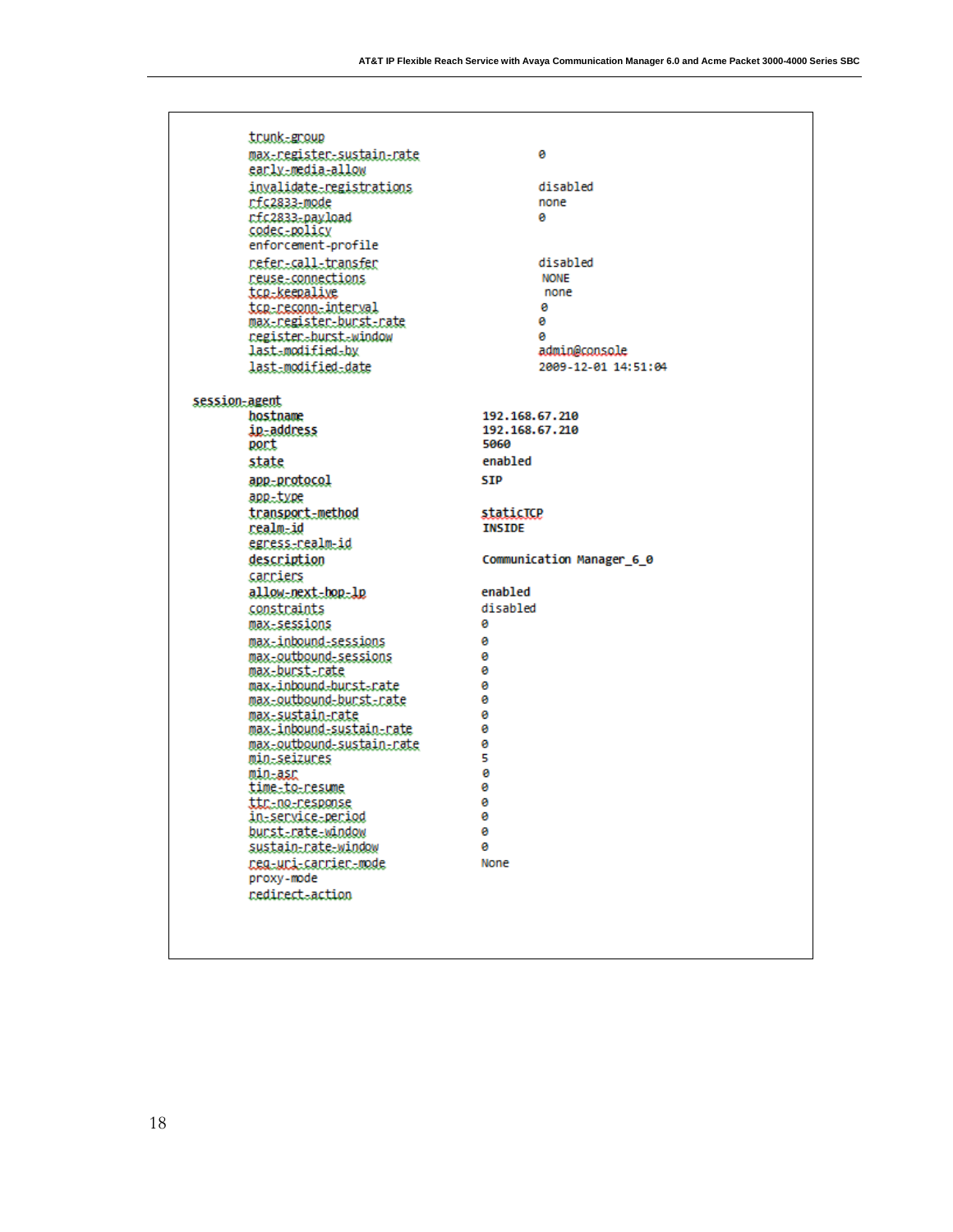|               | loose-routing                                                                                                                                                                         |         | enabled |                                                                                       |  |
|---------------|---------------------------------------------------------------------------------------------------------------------------------------------------------------------------------------|---------|---------|---------------------------------------------------------------------------------------|--|
|               | send-media-session                                                                                                                                                                    | enabled |         |                                                                                       |  |
|               | response-map<br>ping-method<br>ping-interval<br>ping-send-mode<br><u>ping-in-service-response-codes.</u><br>out-service-response-codes media-<br>profiles<br>in-translationid         |         |         | OPTIONS; hops=0<br>60<br>keep-alive                                                   |  |
|               | out- <u>translationid</u><br>trust-me<br>request-uri-headers stop-<br>recurse<br>local-response-map                                                                                   |         |         | enabled                                                                               |  |
|               | ping-to-user-part<br>ping-from-user-part<br>listrustsme<br>in-manipulationid<br>out-manipulationid<br>manipulation-string p-asserted-                                                 |         |         | disabled                                                                              |  |
|               | id<br>trunk-group<br><u>max-register-sustain-rate</u><br><u>early-media-allow</u>                                                                                                     |         |         | ø                                                                                     |  |
|               | invalidate-registrations<br>rfc2833-mode<br>rfc2833-payload<br>codec-policy<br>enforcement-profile                                                                                    |         |         | disabled<br>none<br>ø                                                                 |  |
|               | refer-call-transfer<br><u>reuse-connections</u><br>tcp-keepalive<br>tca-reconn-interval<br>max-register-burst-rate<br>register-burst-window<br>last-modified-by<br>last-modified-date |         |         | disabled<br><b>TCP</b><br>none<br>ø<br>ø<br>a<br>admin@console<br>2009-11-04 00:54:44 |  |
| session-group | group-name<br>description<br>state<br>app-protocol<br>strategy<br>dest                                                                                                                |         |         | <b>SP PROXY</b><br>enabled<br><b>STP</b><br>RoundRobin                                |  |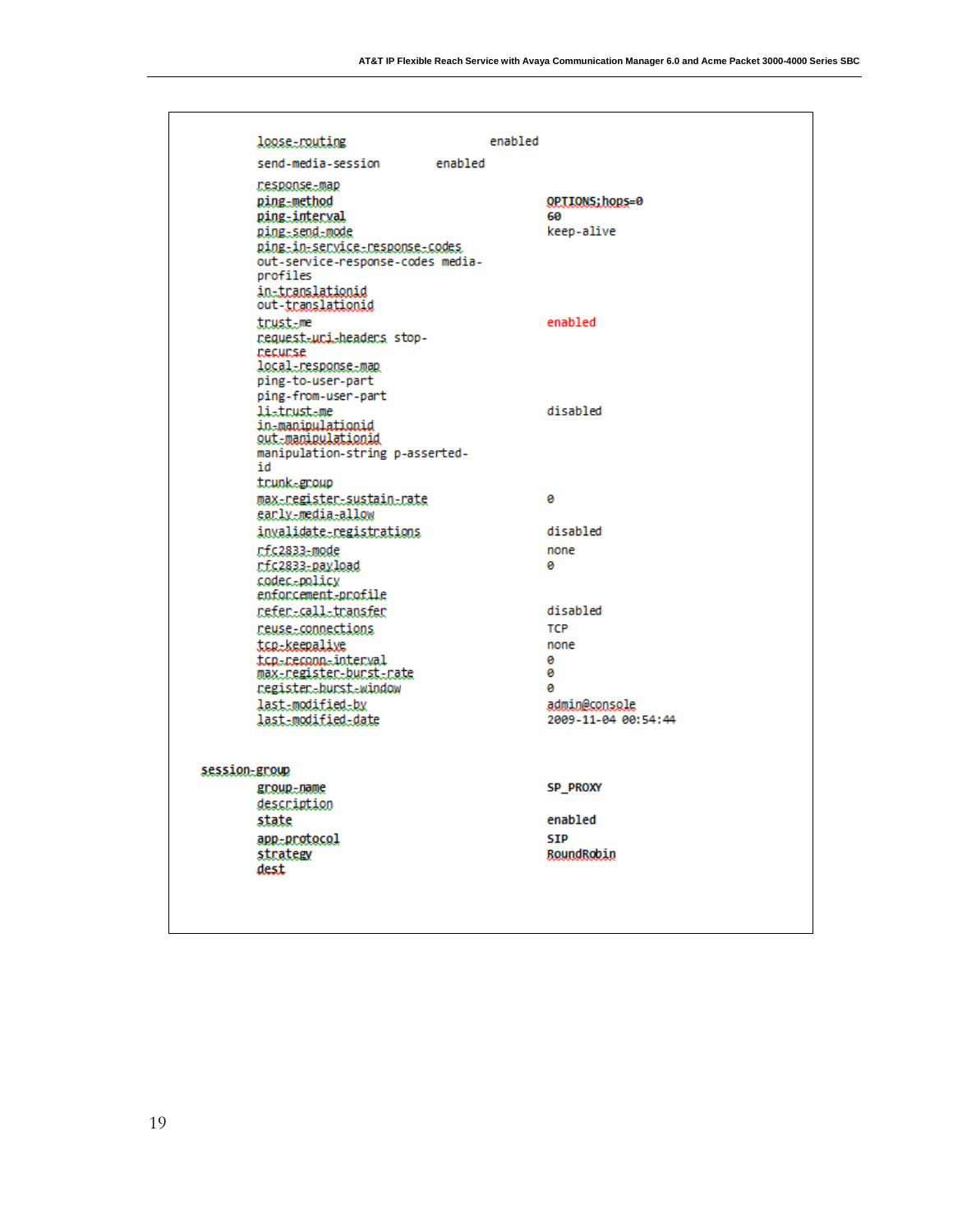| trunk-group                                             |                          |
|---------------------------------------------------------|--------------------------|
| sag-recursion                                           | disabled                 |
| stop-sag-recurse                                        | 401,407                  |
| last-modified-by                                        | admin@console            |
| last-modified-date                                      | 2009-12-04 20:10:41      |
| session-group                                           |                          |
| group-name                                              | <b>ENTERPRISE</b>        |
| description                                             | enabled                  |
| state                                                   |                          |
| app-protocol                                            | <b>SIP</b>               |
| strategy                                                | Hunt                     |
| dest                                                    |                          |
|                                                         | 192.168.67.210           |
| trunk-group                                             |                          |
| sag-recursion                                           | disabled                 |
| stop-sag-recurse                                        | 401,407                  |
| last-modified-by                                        | admin@console            |
| last-modified-date                                      | 2009-11-05 17:52:47      |
| sip-config                                              |                          |
| state                                                   | enabled                  |
| operation-mode                                          | dialog                   |
| dialog-transparency<br>home-realm-id                    | enabled<br><b>TNSTDE</b> |
| egress-realm-id                                         | <b>TNSTDE</b>            |
| nat-mode                                                | None                     |
| negistran-domain<br>registrar-host                      |                          |
| registrar-port                                          | ø                        |
| register-service-route                                  | always                   |
| init-timer                                              | 500                      |
| max-timer                                               | 4000                     |
| trans <sub>z</sub> expire                               | 32                       |
| invite-expire                                           | 180                      |
| inactive.dynamic.conn<br>enforcement-profile pac-method | 32                       |
| pac.interval                                            | 10                       |
| pac-strategy                                            | PropDist                 |
| pac-load-weight                                         | 1                        |
| pac-session-weight                                      | 1                        |
| nac-route-weight                                        | 1                        |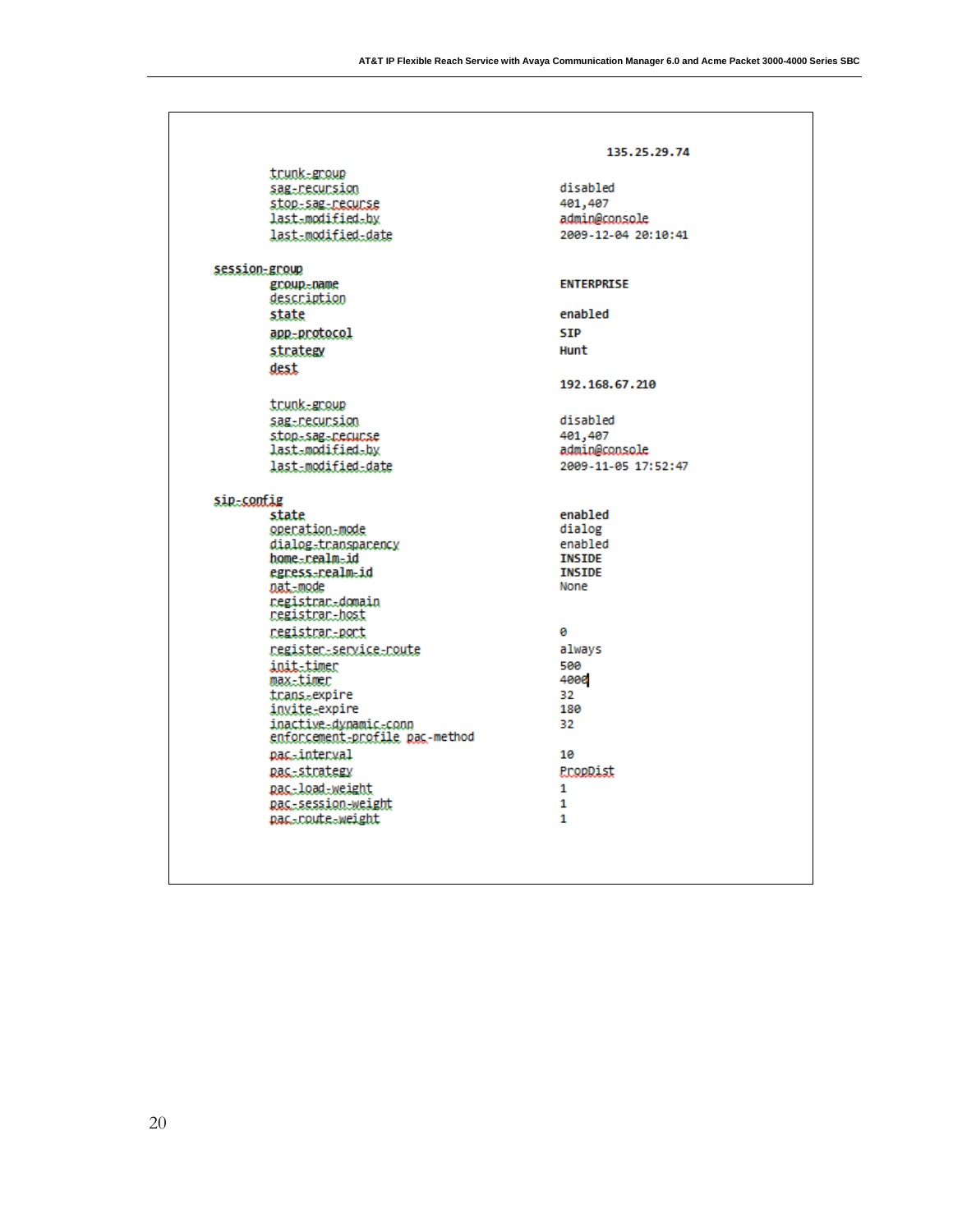|             | pac-user-lifetime<br>red-sip-port<br>ned-max-trans<br><u>red-sync-start-time</u><br>red=sync=comp=time<br>add-neason-headen<br><u>sip-message-len</u><br>enum-sag-match<br><u>extra-method-stats</u><br>registration=cache=limit<br>register-use-to-for-lo<br>options<br>add-ucid-header |       |                | 600<br>3600<br>1988<br>10000<br>5000<br>1000<br>disabled<br>4096<br>disabled<br>enabled<br>a<br>disabled<br>max-udp-length=0<br>disabled | <u>set-inv-exp-at-100-resp</u> |
|-------------|------------------------------------------------------------------------------------------------------------------------------------------------------------------------------------------------------------------------------------------------------------------------------------------|-------|----------------|------------------------------------------------------------------------------------------------------------------------------------------|--------------------------------|
| sip-feature |                                                                                                                                                                                                                                                                                          |       |                |                                                                                                                                          |                                |
|             | name                                                                                                                                                                                                                                                                                     |       |                | Replaces                                                                                                                                 |                                |
|             | realm                                                                                                                                                                                                                                                                                    |       |                |                                                                                                                                          |                                |
|             | support-mode-inbound                                                                                                                                                                                                                                                                     | Pass  |                |                                                                                                                                          |                                |
|             | require-mode-inbound                                                                                                                                                                                                                                                                     | Pass. |                |                                                                                                                                          |                                |
|             | proxy-require-mode-inbound Pass<br>support-mode-outbound                                                                                                                                                                                                                                 | Pass  |                |                                                                                                                                          |                                |
|             | require-mode-outbound<br>proxy-require-mode-outbound Pass<br>sip-interface                                                                                                                                                                                                               | Pass  |                |                                                                                                                                          |                                |
|             | state                                                                                                                                                                                                                                                                                    |       | enabled        |                                                                                                                                          |                                |
|             | realm-id                                                                                                                                                                                                                                                                                 |       | <b>OUTSIDE</b> |                                                                                                                                          |                                |
|             | description                                                                                                                                                                                                                                                                              |       |                |                                                                                                                                          |                                |
|             | sip-port                                                                                                                                                                                                                                                                                 |       |                |                                                                                                                                          |                                |
|             | address                                                                                                                                                                                                                                                                                  |       |                |                                                                                                                                          | 192.168.64.130                 |
|             | port                                                                                                                                                                                                                                                                                     |       |                |                                                                                                                                          | 5060                           |
|             | transport-protocol                                                                                                                                                                                                                                                                       |       |                |                                                                                                                                          | <b>UDP</b>                     |
|             | tls-profile                                                                                                                                                                                                                                                                              |       |                |                                                                                                                                          |                                |
|             | allow-anonymous<br>ims-aka-profile<br>carriers                                                                                                                                                                                                                                           |       |                |                                                                                                                                          | agents-only                    |
|             | trans-expire                                                                                                                                                                                                                                                                             |       |                | ø                                                                                                                                        |                                |
|             | invite-expire                                                                                                                                                                                                                                                                            |       |                | 0                                                                                                                                        |                                |
|             | max-redirect-contacts<br>proxy-mode                                                                                                                                                                                                                                                      |       | ø              |                                                                                                                                          |                                |
|             | redirect-action                                                                                                                                                                                                                                                                          |       |                |                                                                                                                                          |                                |
|             | contact-mode<br>nat-traversal                                                                                                                                                                                                                                                            |       |                | none<br>none                                                                                                                             |                                |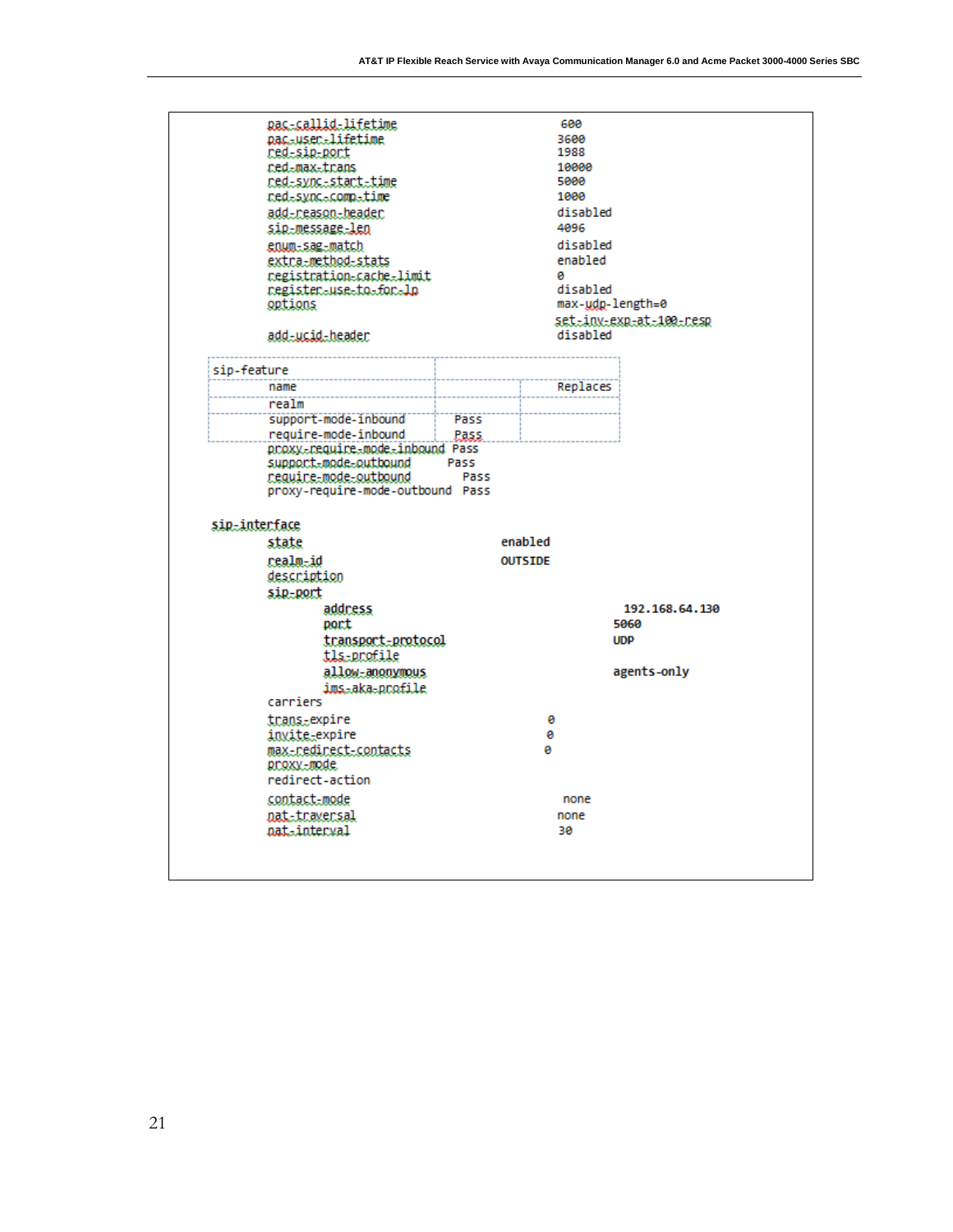| tcp-nat-interval registration-            |   | 90              |
|-------------------------------------------|---|-----------------|
| caching min-reg-expire                    |   | disabled<br>300 |
| registration-interval route-              |   | 3600            |
| to-registrar secured-network              |   | disabled        |
| teluri-scheme                             |   | disabled        |
| uri-fadn-domain                           |   | disabled        |
| trust-mode                                |   | a11             |
| max-nat-interval                          |   | 3600            |
| nat-int-increment                         |   | 10              |
| nat-test-increment                        |   | 30              |
| sip-dynamic-hnt                           |   | disabled        |
| stop-recurse                              |   | 401,407         |
| port-map-start                            |   | ø               |
| port-map-end                              |   | ø               |
| in-manipulationid                         |   | ChangeSubState  |
| out-manipulationid<br>manipulation-string |   | Privacy         |
| sip-ims-feature<br>operator-identifier    |   | disabled        |
| anonymous-priority                        |   | none            |
| max-incoming-conns                        | ø |                 |
| per-scc-ip-max-incoming-conns             |   | ø               |
| inactive-conn-timeout 0                   |   |                 |
| untrusted-conn-timeout 0                  |   |                 |
| network-id                                |   |                 |
| ext-policy-server                         |   |                 |
| default-location-string                   |   |                 |
| charging-vector-mode<br>pass              |   |                 |
| charging-function-address-mode pass       |   |                 |
| <u>ccf</u> -address                       |   |                 |
| <u>ecf-address</u>                        |   |                 |
| term-tgrp-mode                            |   | none            |
|                                           |   |                 |
| implicit-service-route                    |   | disabled        |
| rfc2833-payload                           |   | 101             |
| rfc2833-mode                              |   | transparent     |
| constraint-name response-                 |   |                 |
| map                                       |   |                 |
| local-response-map                        |   |                 |
|                                           |   | disabled        |
| ims-aka-feature                           |   |                 |
| enforcement-profile                       |   |                 |
| refer-call-transfer                       |   | disabled        |
| route-unauthorized-calls                  |   |                 |
| tcp-keepalive                             |   | none            |
| add-sdp-invite<br>add-sdp-profiles        |   | disabled        |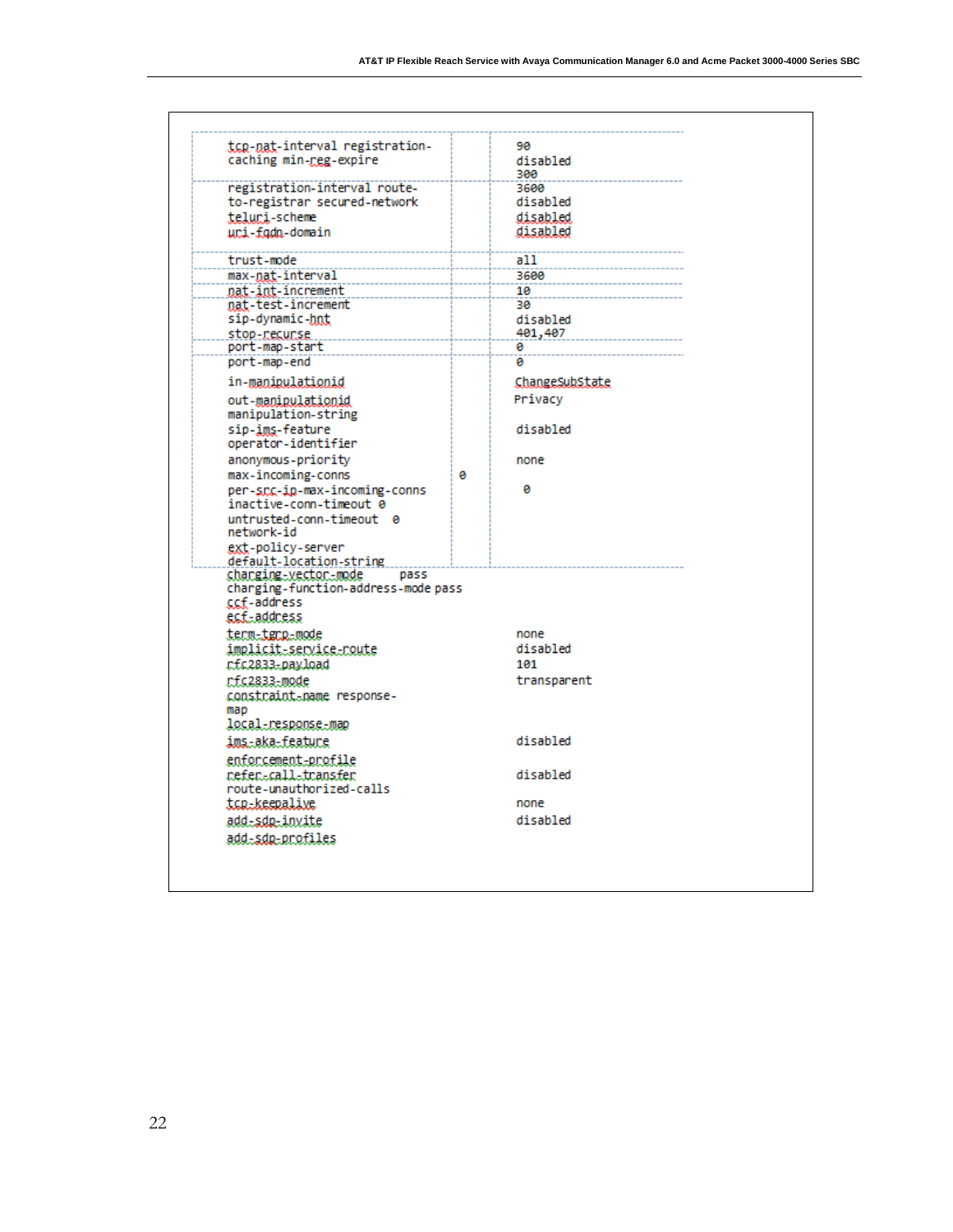| sip-interface                                        |                      |
|------------------------------------------------------|----------------------|
| state                                                | enabled              |
| realm-id                                             | <b>INSIDE</b>        |
| description                                          |                      |
| sip-port                                             |                      |
| address                                              | 192.168.67.130       |
| port                                                 | 5060                 |
| transport-protocol                                   | TCP                  |
| tls-profile<br>allow-anonymous                       | agents-only          |
| ims-aka-profile carriers                             |                      |
| trans-expire                                         | Θ                    |
| invite-expire                                        | Θ                    |
| max-redirect-contacts                                | ø                    |
| proxy-mode redirect-                                 |                      |
| action                                               |                      |
| contact-mode                                         | none<br>none         |
| <u>nat-traversal</u><br>nat-interval                 | 30                   |
| tcn-nat-interval                                     | 90                   |
| registration-caching                                 | disabled             |
| min-reg-expire                                       | 300                  |
| registration-interval                                | 3600                 |
| <u>route-to-registrar</u>                            | disabled<br>disabled |
| secured-network<br>teluri-scheme                     | disabled             |
| <u>uri-fadn-domain</u>                               |                      |
| trust-mode                                           | all                  |
| max-nat-interval                                     | 3600                 |
| nat-int-increment                                    | 10                   |
| nat-test-increment                                   | 30<br>disabled       |
| sip-dynamic-hnt<br>stop-recurse                      | 401,407              |
| port-map-start                                       | Θ                    |
| port-map-end                                         | ø                    |
| in-manipulationid                                    | storecontact         |
| out-manipulationid                                   | NAT IP rel           |
| manipulation-string                                  |                      |
| sip-ims-feature                                      | disabled             |
| operator-identifier                                  |                      |
| anonymous-priority                                   | none<br>Θ            |
| max-incoming-conns<br>per-scc-in-max-incoming-conns  | Θ                    |
| inactive.conn.timeout                                | 0                    |
| untrusted=conn=timeout                               | 0                    |
| network-id                                           |                      |
| <u>ext-policy-server</u> default-<br>location-string |                      |
| changingsvectorsmode<br>pass                         |                      |
| charging-function-address-mode pass                  |                      |
| ccf-address                                          |                      |
| ecf.-address                                         |                      |
| term-tgrp-mode                                       | none                 |
| implicit_service_route                               | disabled             |
|                                                      |                      |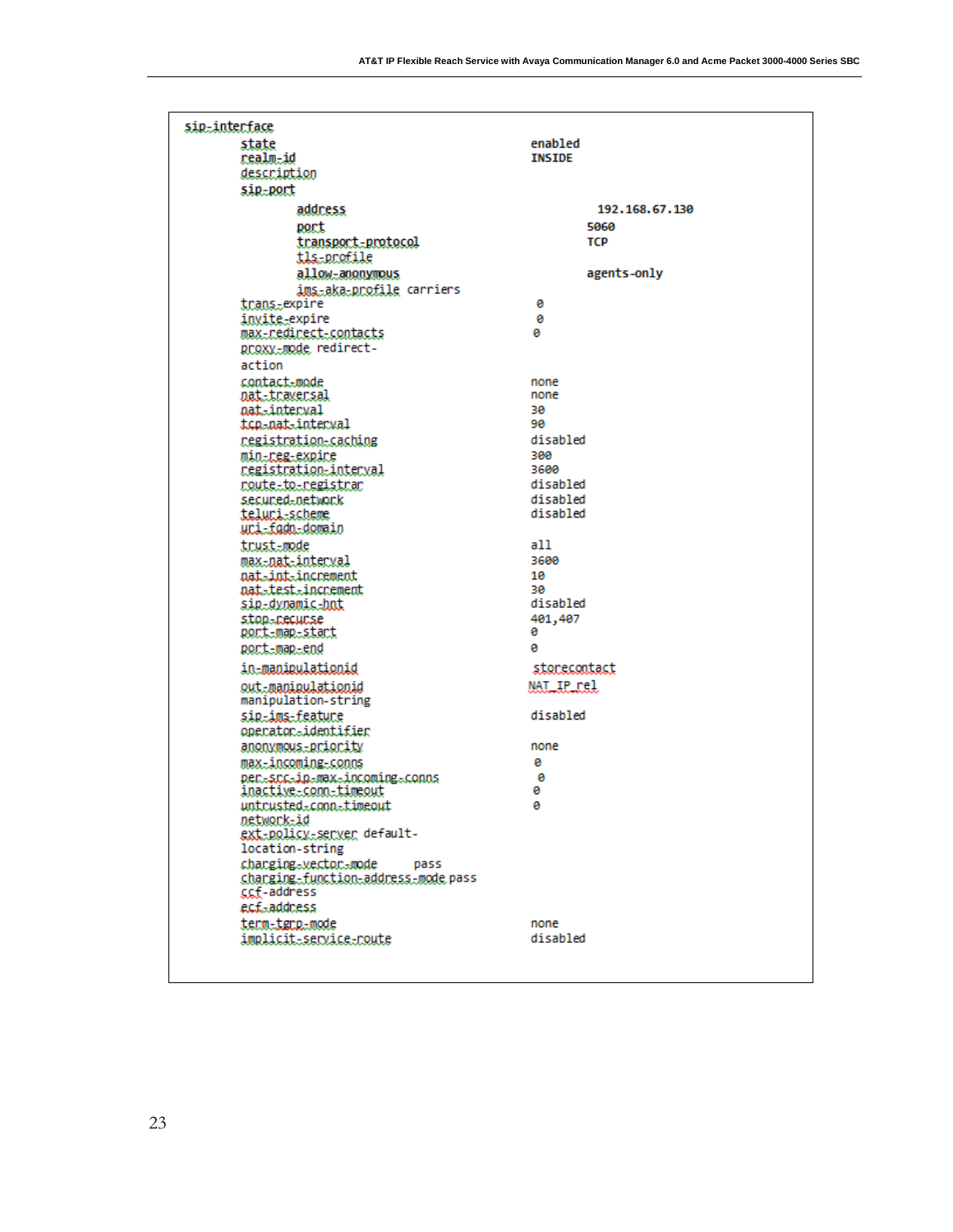$\bullet$ 

 $\overline{\phantom{a}}$ 

|                  | rfc2833-payload               |                                           |         | 101               |                       |
|------------------|-------------------------------|-------------------------------------------|---------|-------------------|-----------------------|
|                  | rfc2833-mode                  |                                           |         | transparent       |                       |
|                  | constraint-name.              |                                           |         |                   |                       |
|                  | response-map                  |                                           |         |                   |                       |
|                  | <b>local_response_map</b>     |                                           |         |                   |                       |
|                  | imatakatfeatune               |                                           |         | disabled          |                       |
|                  | enforcement-profile           |                                           |         |                   |                       |
|                  | referacallatransfer           |                                           |         | disabled          |                       |
|                  | route-unauthorized-calls      |                                           |         |                   |                       |
|                  | ton-keenalive                 |                                           |         | none              |                       |
|                  | add=sdg=invite                |                                           |         | disabled          |                       |
|                  | add-sdg-profiles              |                                           |         |                   |                       |
|                  | last-modified-by              |                                           |         |                   | admin@coosole         |
|                  | last-modified-date            |                                           |         |                   | 2009-11-04 00:50:10   |
|                  |                               |                                           |         |                   |                       |
| sip-manipulation |                               |                                           |         |                   |                       |
|                  | name.                         |                                           | Privacy |                   |                       |
|                  | description                   |                                           |         |                   |                       |
|                  | split-headers<br>ioin-headers |                                           |         |                   |                       |
|                  | header-rule                   |                                           |         |                   |                       |
|                  | name.                         |                                           |         | Enon Headen       |                       |
|                  | header-name                   |                                           |         | From              |                       |
|                  | action                        |                                           |         | manipulate        |                       |
|                  |                               | <u>comparison-type</u>                    |         | case-sensitive    |                       |
|                  | msg-type                      |                                           |         | request           |                       |
|                  |                               | methods match-value                       |         |                   |                       |
|                  |                               | new-value element-                        |         |                   |                       |
|                  | rule                          |                                           |         |                   |                       |
|                  |                               | name.<br>pacameter-name                   |         |                   | <u>From header</u>    |
|                  |                               | type.                                     |         |                   | uri-host              |
|                  |                               | action                                    |         |                   | replace               |
|                  |                               | match-wal-type                            |         |                   | anv                   |
|                  |                               | <u>comparison-type</u>                    |         |                   | case-sensitive        |
|                  |                               | match-value                               |         |                   |                       |
|                  |                               | new-value.                                |         |                   | <b>SLOCAL IP</b>      |
|                  | <b>beader-rule</b>            |                                           |         |                   |                       |
|                  | name.                         |                                           |         | To Header.        |                       |
|                  | beader.coame<br>action        |                                           |         | To<br>manipulate  |                       |
|                  |                               | comparison-type.                          |         | case-sensitive    |                       |
|                  | asg-type                      |                                           |         | request           |                       |
|                  | methods                       |                                           |         |                   |                       |
|                  |                               | match-value new-                          |         |                   |                       |
|                  |                               | value element-rule                        |         |                   |                       |
|                  |                               | name.                                     |         |                   | To header.            |
|                  |                               | pacameter.name                            |         |                   |                       |
|                  |                               | type.                                     |         |                   | uri-host              |
|                  |                               | action                                    |         |                   | replace               |
|                  |                               | match-wal-type<br><u>comparison-type</u>  |         |                   | any<br>case-sensitive |
|                  |                               | match-value                               |         |                   |                       |
|                  |                               | new-value.                                |         |                   | SREMOTE IP            |
|                  | header-rule                   |                                           |         |                   |                       |
|                  | name.                         |                                           |         | <b>PAL Header</b> |                       |
|                  | header-name                   |                                           |         |                   | P-Asserted-Identity   |
|                  | action                        |                                           |         | manipulate        |                       |
|                  |                               | comparison-type                           |         | case-sensitive    |                       |
|                  | osgetype                      |                                           |         | any               |                       |
|                  |                               | methods match-value<br>new-value element- |         |                   |                       |
|                  | rule                          |                                           |         |                   |                       |
|                  |                               | name.                                     |         |                   | <b>PAI_Local_IP</b>   |
|                  |                               | pacameter-name                            |         |                   |                       |
|                  |                               | type.                                     |         |                   | <u>uri</u> -host      |
|                  |                               |                                           |         |                   |                       |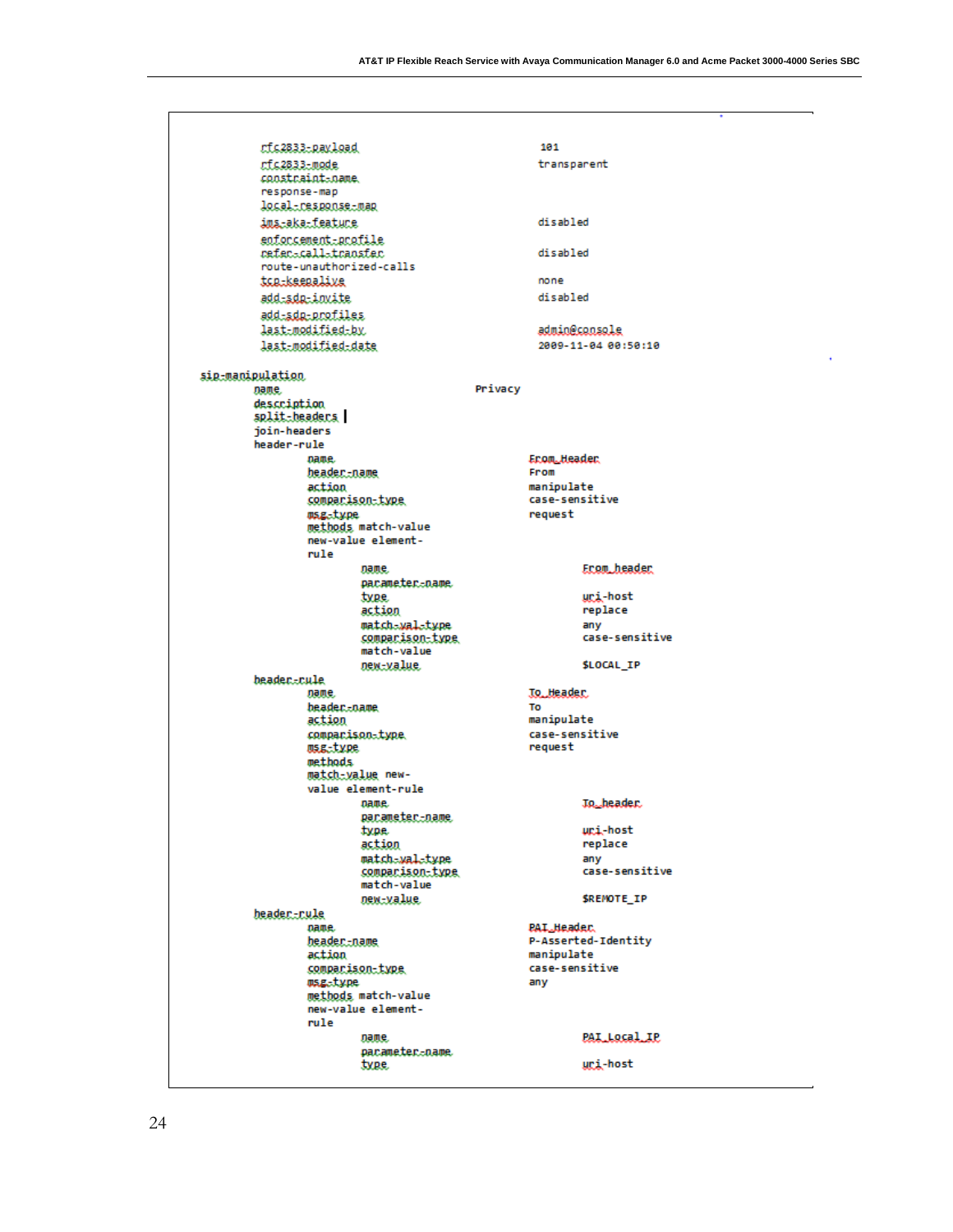|                       | action<br>match-xal-type                         |                                   | replace<br>any<br>case-sensitive  |
|-----------------------|--------------------------------------------------|-----------------------------------|-----------------------------------|
|                       | comparison-type<br>match-value<br>new-value      |                                   | customerb.com<br><b>SLOCAL IP</b> |
| header-rule           |                                                  |                                   |                                   |
| name.                 |                                                  | PPI Header                        |                                   |
| beadername            |                                                  |                                   | P-Preferred-Identity              |
| action                | comparison-type                                  | manipulate<br>case-sensitive      |                                   |
| msg-type              |                                                  | any                               |                                   |
| methods               |                                                  |                                   |                                   |
|                       | match-value new-<br>value element-rule           |                                   |                                   |
|                       | name.<br>parameter-name                          |                                   | <b>ERI_LOCAL_IR</b>               |
|                       | type.<br>action                                  |                                   | uri-host<br>replace               |
|                       | match-wal-type                                   |                                   | any                               |
|                       | comparison-type<br>match-value                   |                                   | case-sensitive                    |
|                       | new-value.                                       |                                   | <b>SLOCAL IP</b>                  |
| beader-rule           |                                                  |                                   |                                   |
| name.<br>beadername.  |                                                  | RPI Header<br>Remote-Party-ID     |                                   |
| action                |                                                  | manipulate                        |                                   |
|                       | comparison-type                                  | case-sensitive                    |                                   |
| <b>msg-type</b>       |                                                  | any                               |                                   |
|                       | methods match-value<br>new-value element-        |                                   |                                   |
| rule                  |                                                  |                                   |                                   |
|                       | name                                             |                                   | <u>RPI header</u>                 |
|                       | pacameter-name                                   |                                   |                                   |
|                       | <u>type</u>                                      |                                   | uri-host                          |
|                       | action                                           |                                   | replace                           |
|                       | match-wal-type<br>comparison-type                |                                   | any<br>case-sensitive             |
|                       | match-value                                      |                                   |                                   |
|                       | new-value.                                       |                                   | <b>SLOCAL IP</b>                  |
| header-rule           |                                                  |                                   |                                   |
| name.                 |                                                  | <b>manipRURI</b>                  |                                   |
| header-name<br>action |                                                  | request- <u>uri</u><br>manipulate |                                   |
|                       | comparison-type                                  | case-sensitive                    |                                   |
| <b>msg-type</b>       |                                                  | request                           |                                   |
| methods               |                                                  | <b>INVITE</b>                     |                                   |
| match-value<br>rule   | Dewtyalue element-                               |                                   |                                   |
|                       | name.<br><u>parameter-name</u>                   |                                   | <b>modBURI</b>                    |
|                       | type.                                            |                                   | uri-host                          |
|                       | action                                           |                                   | replace                           |
|                       | match-wal-type<br>comparison-type<br>match-value |                                   | any<br>case-sensitive             |
|                       | new-value                                        |                                   | <b>SREMOTE IP</b>                 |
| beader-rule           |                                                  | manipDiversion.                   |                                   |
| name.<br>beadername   |                                                  | Diversion                         |                                   |
| action                |                                                  | manipulate                        |                                   |
|                       | comparison-type                                  | case-sensitive                    |                                   |
| msg-type              |                                                  | any                               |                                   |
|                       |                                                  |                                   |                                   |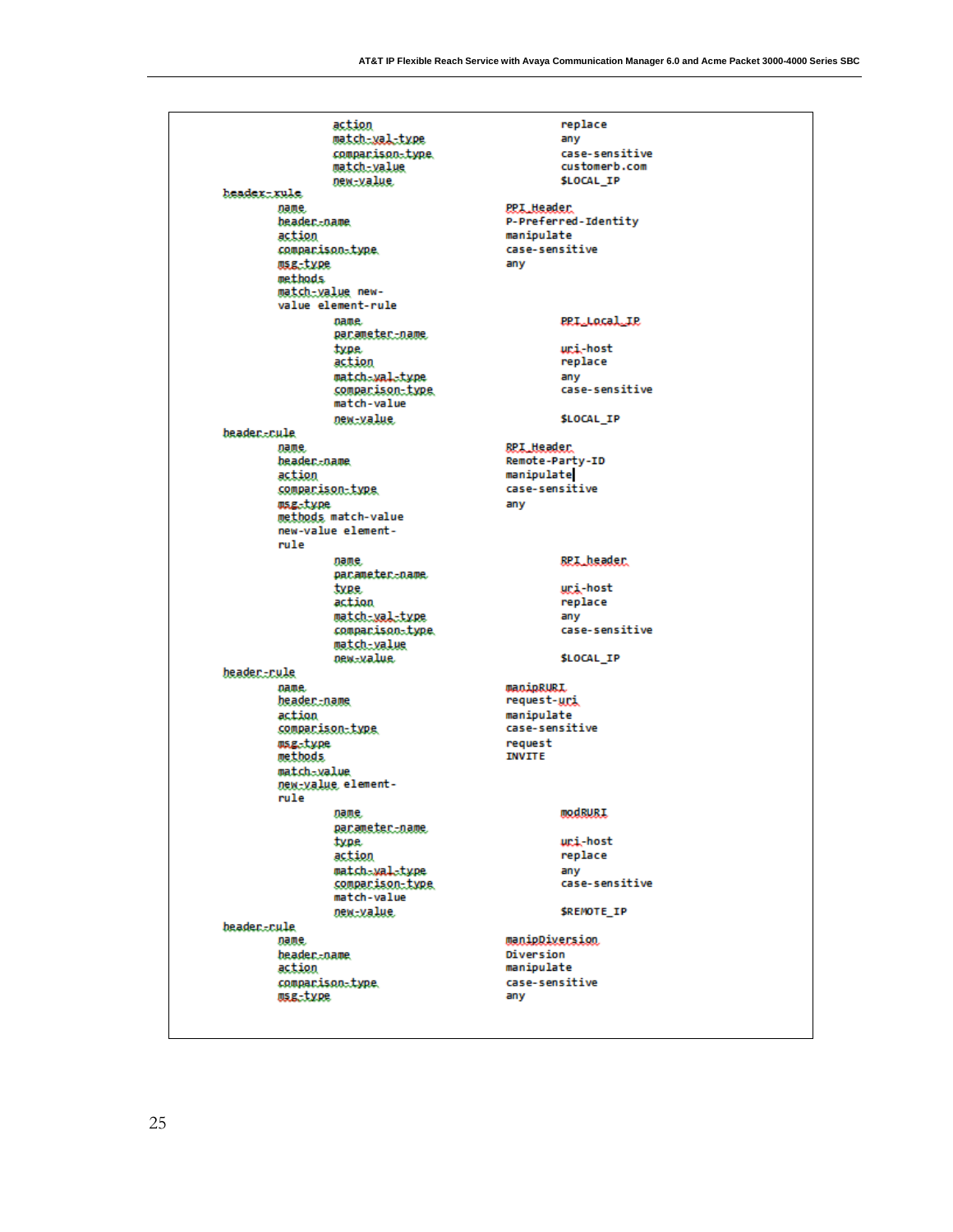| methods                                | <b>INVITE</b>                       |
|----------------------------------------|-------------------------------------|
| match-value new-<br>value element-rule |                                     |
| name.                                  | Diversion                           |
| pacameter-name                         |                                     |
| type.                                  | uri-host                            |
| action                                 | replace                             |
| match-val-type                         | any                                 |
| comparison-type                        | case-sensitive                      |
| match-value                            |                                     |
| new-value.                             | <b>SLOCAL IP</b>                    |
| <u> header-rule</u>                    |                                     |
| name.                                  | storeXcontact                       |
| header-name                            | X-Contact                           |
| action                                 | manipulate                          |
| comparison-type                        | case-sensitive                      |
| <b>ms.g.-type</b>                      | request                             |
| methods                                | <b>INVITE</b>                       |
| match-value                            |                                     |
| new-value element-                     |                                     |
| rule                                   |                                     |
| name,                                  | storeXcontact                       |
| pacameter-name                         |                                     |
| type.                                  | header-value                        |
| action                                 | store                               |
| match-xal-type                         | any                                 |
| comparison-type                        | case-sensitive                      |
| match-value                            | $($ . $^{\bullet}$                  |
| new-value.                             |                                     |
| beader.cule                            | replacecontact.                     |
| name.<br>beadername                    | Contact                             |
| action                                 | manipulate                          |
| companison-type                        | pattern-rule                        |
| msg-type                               | request                             |
| methods                                | <b>INVITE</b>                       |
| match-value new-                       |                                     |
| value element-rule                     |                                     |
| name.                                  | <b>replacecontact</b>               |
| parameter-name                         |                                     |
| type.                                  | uri-user                            |
| action                                 | replace                             |
| match-wal-type                         | any                                 |
| <u>comparison-type</u>                 | pattern-rule                        |
| match-value                            | $( . + )$                           |
| new-value.                             | \$storeXcontact.\$storeXcontact.\$0 |
| beader.cule                            |                                     |
| name.                                  | delXcontact                         |
| beader-name                            | X-Contact                           |
| action                                 | delete                              |
| comparison-type                        | pattern-rule                        |
| asg-type                               | request                             |
| methods.                               | <b>INVITE</b>                       |
| match-value                            |                                     |
| new-value<br>header-rule               |                                     |
|                                        | manipv6contact                      |
| name.                                  | Contact                             |
| beaderpame<br>action                   | manipulate                          |
| comparison-type                        | case-sensitive                      |
| <b>USE-type</b>                        | reply                               |
| methods                                |                                     |
| match-value                            |                                     |
|                                        |                                     |
|                                        |                                     |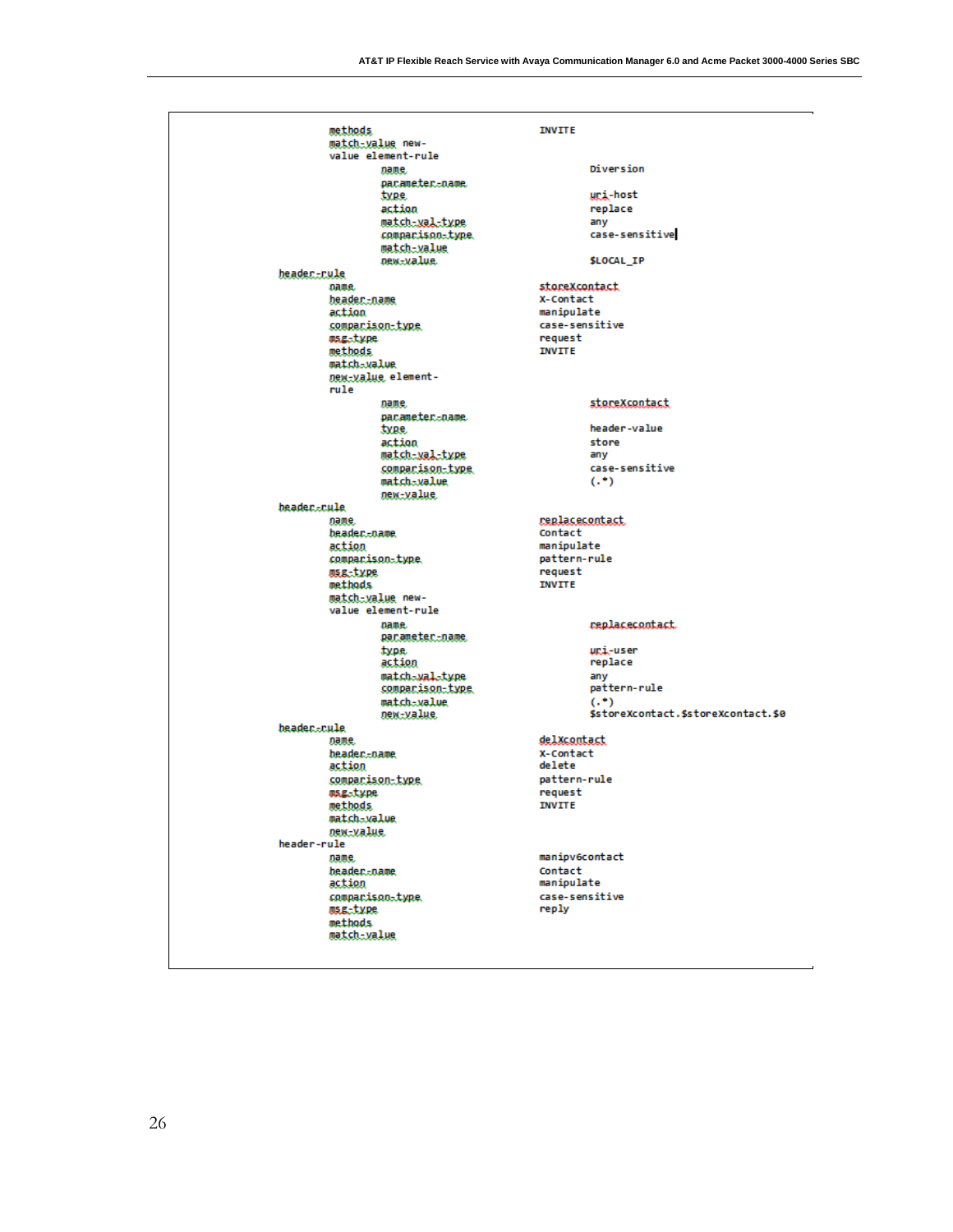| new-value element-                            |                                      |
|-----------------------------------------------|--------------------------------------|
| rule                                          |                                      |
| name.                                         | v6contact                            |
| parameter-name.<br>type.                      | uri-host                             |
| action                                        | replace                              |
| match-xal-type                                | any                                  |
| comparison-type                               | case-sensitive                       |
| <u>match-value</u>                            | customerb.com                        |
| new-value.<br>header-rule                     | <b>SLOCAL IP</b>                     |
| name.                                         | ReferredBy                           |
| <u>beader-name</u>                            | Referred-By                          |
| action                                        | manipulate                           |
| comparison-type<br>asg-type                   | case-sensitive<br>any                |
| methods match-value                           |                                      |
| new-value element-                            |                                      |
| rule                                          |                                      |
| name.                                         | referredbyhdr                        |
| pacameter-name<br>type.                       | <u>uri</u> -host                     |
| action                                        | replace                              |
| match-xal-type                                | any                                  |
| comparison-type.                              | case-sensitive                       |
| match-value                                   |                                      |
| new-value<br>beader-rule                      | <b>SLOCAL IP</b>                     |
| name.                                         | ReferredTo                           |
| beader.name                                   | Refer-To                             |
| action                                        | manipulate                           |
| comparison-type<br>msg-type                   | case-sensitive<br>any                |
| methods                                       |                                      |
| match-value new-                              |                                      |
| value element-rule                            |                                      |
| name.<br><u>parameter-name</u>                | referta                              |
| type.                                         | uri-host                             |
| action<br>match-wal-type                      | replace                              |
| comparison-type                               | any<br>case-sensitive                |
| match-value                                   |                                      |
| new-value                                     | SREMOTE IP                           |
| last-modified-by<br><u>last-modified-date</u> | admin@console<br>2012-01-31 11:41:55 |
| sip-manipulation                              |                                      |
| name.                                         | <u>NAT IP rel</u>                    |
| description                                   |                                      |
| split-beaders join-<br>headers header-rule    |                                      |
| name.                                         | <b>Inhound</b> To                    |
| <b>beaderoame</b>                             | To                                   |
| action                                        | manipulate                           |
| comparison-type                               | case-sensitive<br>request            |
| msg-type<br>methods                           |                                      |
| match-value new-                              |                                      |
| value element-rule                            |                                      |
| name.                                         | To                                   |
| parameter-name                                |                                      |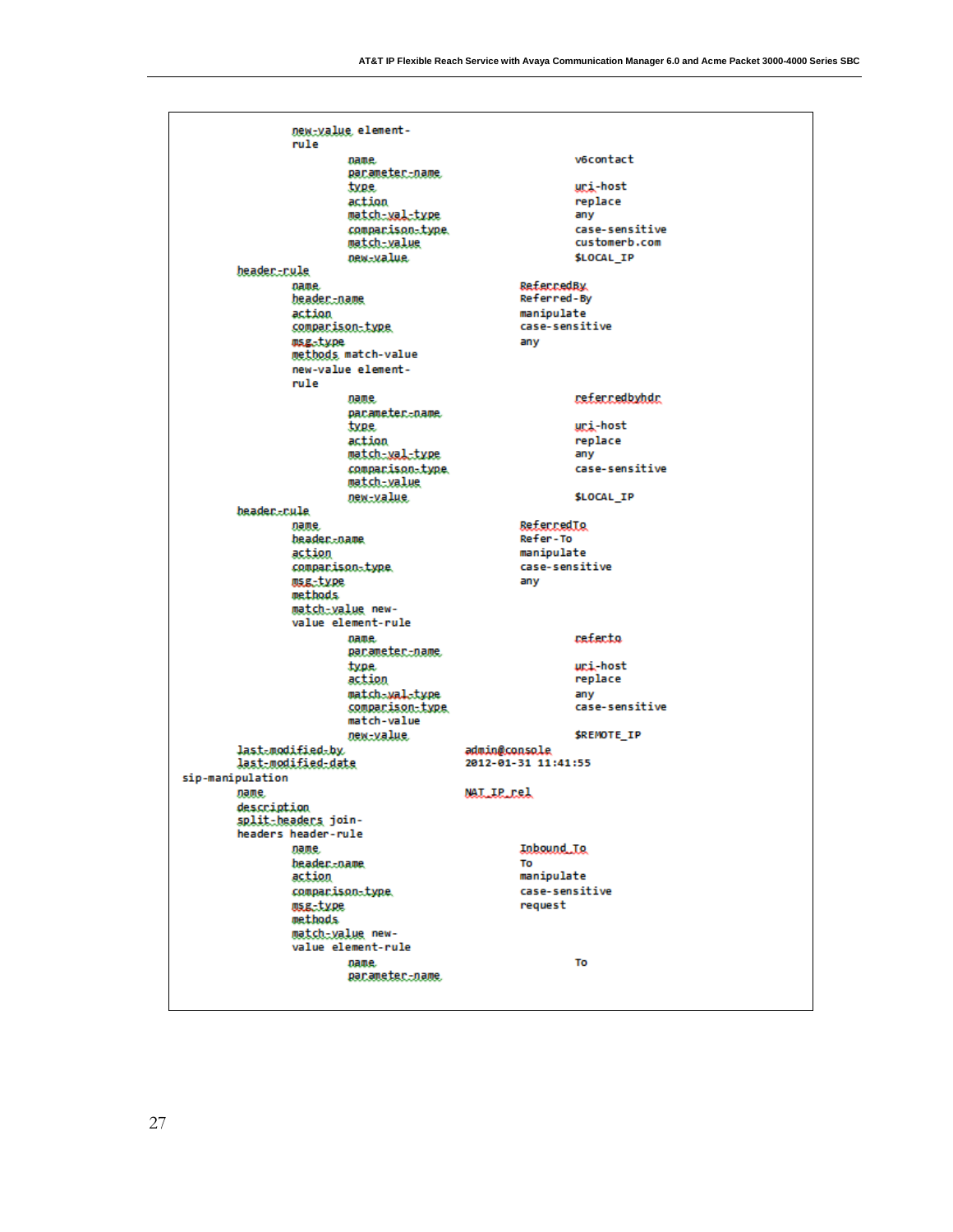|                  | type.                                  | <u>uri</u> -host                          |
|------------------|----------------------------------------|-------------------------------------------|
|                  | action                                 | replace                                   |
|                  | match-wal-type                         | any                                       |
|                  | <u>comparison-type</u>                 | case-sensitive                            |
|                  | match-value                            | <b>SLOCAL IP</b>                          |
|                  | new-value.                             | customerb.com                             |
| header-rule      |                                        |                                           |
|                  | name.                                  | Inbound From<br>From                      |
|                  | header-name                            |                                           |
|                  | action<br>comparison-type              | manipulate<br>case-sensitive              |
|                  | asg-type                               | request                                   |
|                  | methods match-value                    |                                           |
|                  | new-value element-                     |                                           |
|                  | rule                                   |                                           |
|                  | name.                                  | From                                      |
|                  | pacameter-name                         |                                           |
|                  | type.                                  | uri-host                                  |
|                  | action                                 | replace                                   |
|                  | match-wal-type                         | any                                       |
|                  | comparison-type.                       | case-sensitive                            |
|                  | <u>match-value</u>                     |                                           |
|                  | new-value.                             | <b>SLOCAL IP</b>                          |
| header-rule      |                                        |                                           |
|                  | name.                                  | Inbound PAI direct<br>P-Asserted-Identity |
|                  | header-name<br>action                  | manipulate                                |
|                  | comparison-type.                       | case-sensitive                            |
|                  | msg-type                               | request                                   |
|                  | methods                                |                                           |
|                  | match-value new-                       |                                           |
|                  | value element-rule                     |                                           |
|                  | name.                                  | <b>modPAI</b>                             |
|                  | <u>parameter-name</u>                  |                                           |
|                  | type.                                  | uri-host                                  |
|                  | action                                 | replace                                   |
|                  | match-wal-type                         | any                                       |
|                  | <u>comparison-type</u>                 | case-sensitive                            |
|                  | match-value                            | <b>SREMOTE IP</b>                         |
|                  | new-value<br>last-modified-by          | customerb.com<br>admin@console            |
|                  | last_modified_date                     | 2012-01-31 11:44:29                       |
| sip-manipulation |                                        |                                           |
| name.            |                                        | storecontact                              |
| description      |                                        |                                           |
|                  | split-headers join-                    |                                           |
|                  | headers header-rule                    |                                           |
|                  | name.                                  | str.con                                   |
|                  | beadername                             | Contact                                   |
|                  | action                                 | manipulate                                |
|                  | comparison-type.                       | case-sensitive                            |
|                  | asg-type                               | request                                   |
|                  |                                        |                                           |
|                  | methods                                | <b>INVITE</b>                             |
|                  | match-value new-<br>value element-rule |                                           |
|                  |                                        |                                           |
|                  | name.<br>parameter-name.               | strval                                    |
|                  | type.                                  | uri-user                                  |
|                  | action                                 | store                                     |
|                  | match-wal-type                         | any<br>case-sensitive                     |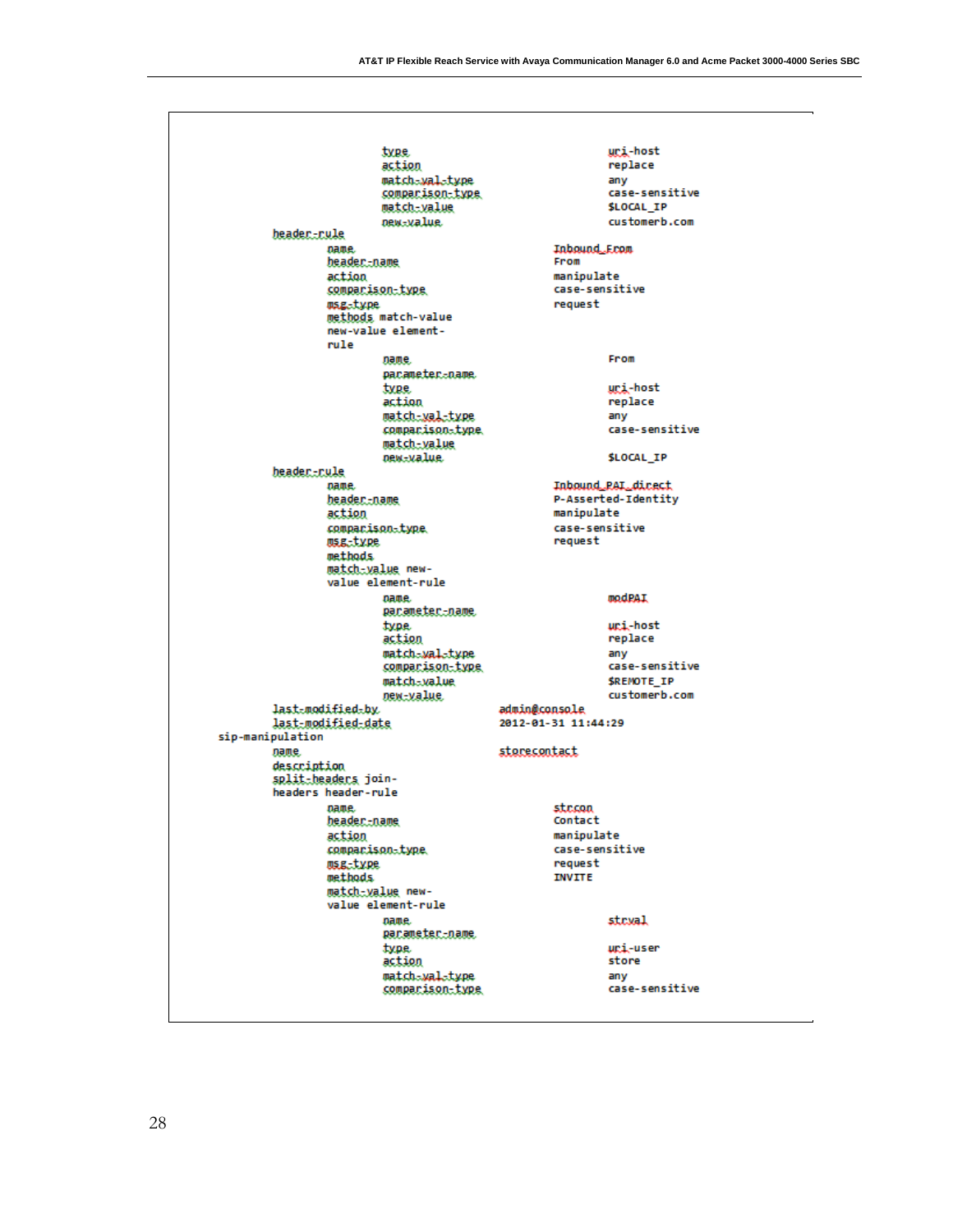| match-value                                    | $(.*)$                                  |
|------------------------------------------------|-----------------------------------------|
| new-value                                      |                                         |
| headerr.ule<br>name.                           | addXcontact                             |
| header-name                                    | X-Contact                               |
| action                                         | add                                     |
| comparison-type                                | pattern-rule                            |
| <b>msg-type</b>                                | request                                 |
| methods                                        | <b>INVITE</b>                           |
| match-value                                    |                                         |
| new-value element-<br>rule                     |                                         |
| name.                                          | addX.                                   |
|                                                | pacameter.coame                         |
| type.                                          | header-value                            |
| action                                         | replace                                 |
| match-xal-type                                 | any<br>pattern-rule<br>comparison-type. |
| match-value                                    |                                         |
| new-value.                                     | \$strcon.\$strval.\$0                   |
| last-modified-by                               | admin@console                           |
| last-modified-date                             | 2011-02-25 12:32:32                     |
| sig-manipulation                               |                                         |
| name.<br>description split-                    | ChangeSubState                          |
| headers join-headers                           |                                         |
| header-rule                                    |                                         |
| name.                                          | Subscription_State                      |
| header-name                                    | Subscription-State                      |
| action                                         | manipulate                              |
| comparison-type                                | case-sensitive<br>request               |
| osg.type<br>methods                            | <b>NOTIFY</b>                           |
| match-value                                    |                                         |
| new-value element-                             |                                         |
| rule                                           |                                         |
| name.                                          | value                                   |
| type.                                          | pacameter.co.ame.<br>header-value       |
| action                                         | replace                                 |
|                                                | match-xal-type<br>any                   |
|                                                | comparison-type<br>pattern-rule         |
| match-value                                    | terminated                              |
| <i>pew.value</i>                               | active:expires=1                        |
| last-modified-by<br>last-modified-date         | admin@console<br>2011-02-28 12:30:25    |
|                                                |                                         |
|                                                |                                         |
| steering-pool                                  |                                         |
| ip-address                                     | 192.168.67.130                          |
| start-port                                     | 16384                                   |
| end-port                                       | 32767                                   |
| realm-id                                       | <b>INSIDE</b>                           |
| <i>n</i> etwork-interface<br>last-modified-by. | admin@console                           |
| last-modified-date                             | 2009-11-04 00:50:20                     |
| steering.pool                                  |                                         |
| ip-address                                     | 192.168.64.130                          |
| start-port                                     | 16384                                   |
| end-port                                       | 32767                                   |
| realmiid                                       | <b>OUTSIDE</b>                          |
| network-interface                              |                                         |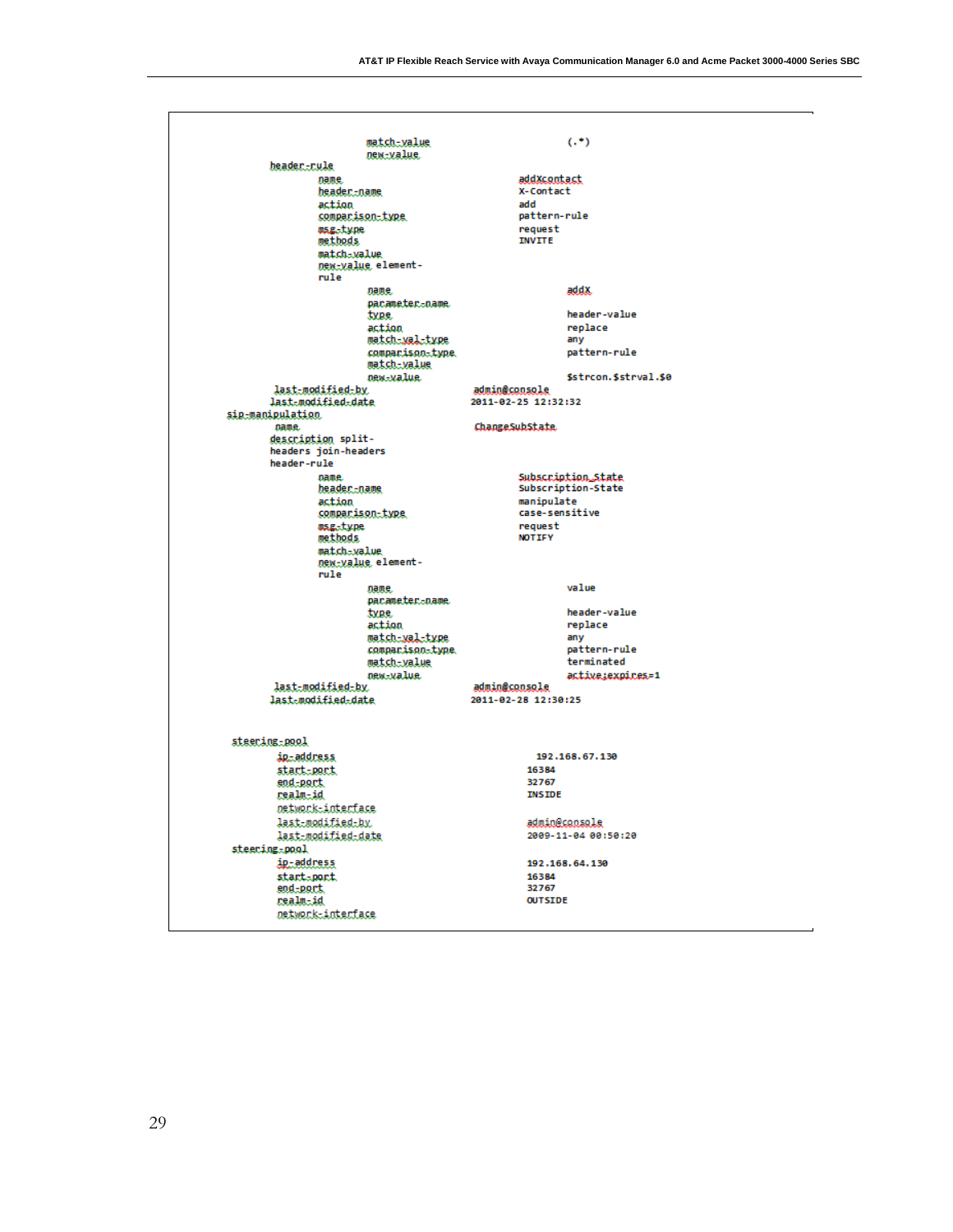| hostname                           |          | acmesbe       |
|------------------------------------|----------|---------------|
| description                        |          |               |
| location                           |          |               |
| mib-system-contact                 |          |               |
| mib-system-name                    |          |               |
| mib-system-location                |          |               |
| snmp-enabled                       |          | enabled       |
| enable-summe-auth-traps disabled   |          |               |
| enable-snmp-syslog-notify disabled |          |               |
| enable-snmp-monitor-traps disabled |          |               |
| enable-gny-monitor-traps           | disabled |               |
| somp-syslog-his-table-length 1     |          |               |
| sama-syslog-level                  |          | WARNING       |
| system-log-level.                  |          | WARNING       |
| gnadess-lag-level                  |          | <b>NOTICE</b> |
| process-log-in-address             |          | 0.0.0.0       |
| <u>process-log-port</u>            |          | 0 collect     |
| sample-interval                    |          | 5             |
| <i>push-interxal</i>               |          | 15            |
| boot-state                         |          | disabled      |
| stact-time                         |          | now           |
| end-time.                          |          | never         |
| red-collect-state                  |          | disabled      |
| red-max-trans                      |          | 1000          |
| red-sync-start-time                |          | 5000          |
| red-sync-comp-time                 |          | 1000          |
| push-success-trap-state,           |          | disabled      |
| call-trace                         |          | disabled      |
| internal-trace.                    |          | disabled      |
| log-filter                         |          | a11           |
| default-gateway                    |          | 135.8.139.1   |
| restart                            |          | enabled       |
| exceptions.                        |          |               |
| teloet-timeout                     |          | ø             |
| console-timeout                    |          | ø             |
| remote-control                     |          | enabled       |
| <u>cli-audit-trail</u>             |          | enabled       |
|                                    |          |               |
| link-redundancy-state.             | disabled |               |
| source-routing                     | enabled  |               |
| climane.                           | disabled |               |
| terminal-height                    |          | 24            |
| debug-timeout                      | ø        |               |
| trap-event-lifetime                | ø        |               |
|                                    |          |               |